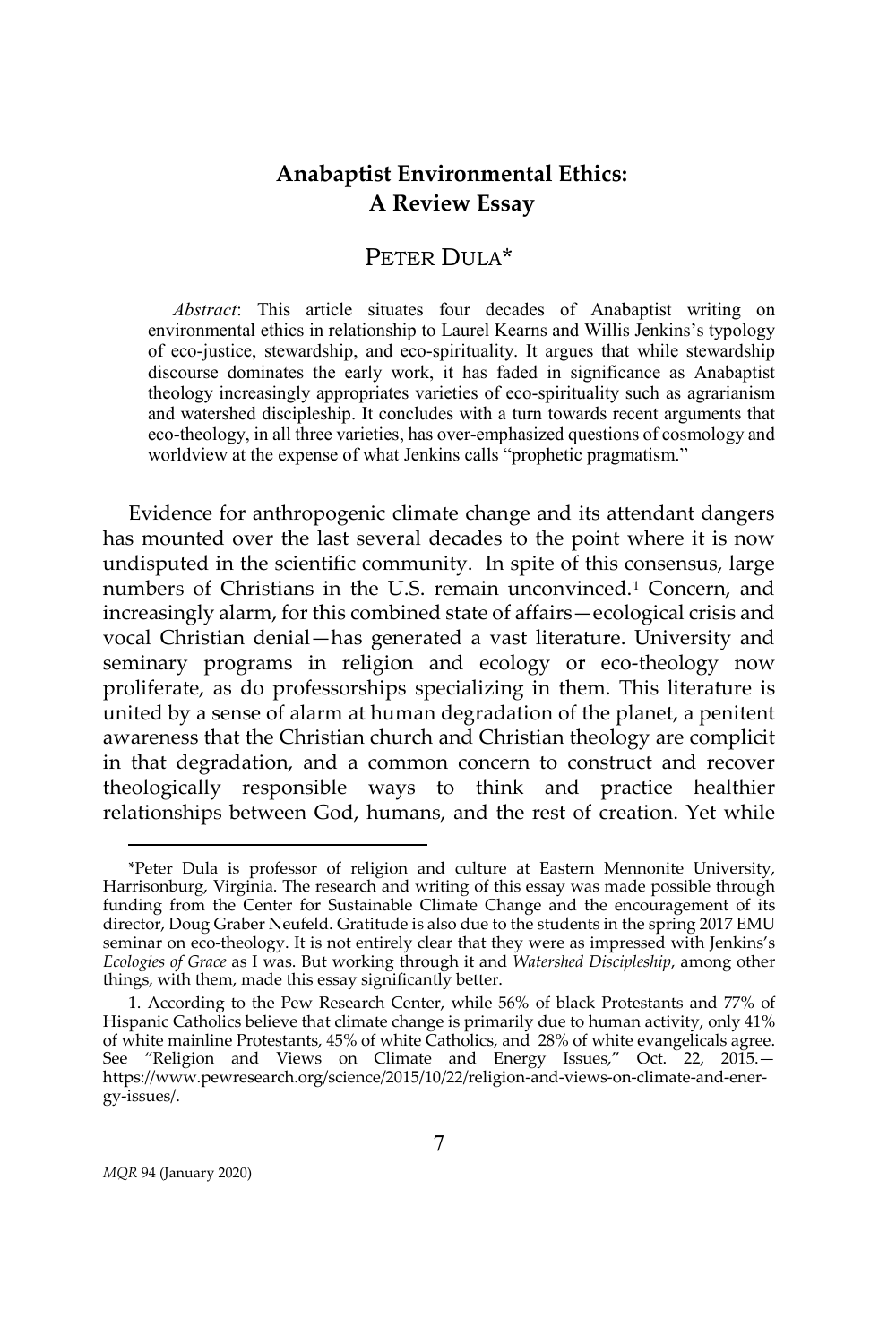united against, for example, conservative Christian denials of anthropogenic climate change, this literature also contains vigorous, if sometimes understated, disagreements.

North American Anabaptists have been energetic contributors to this literature. That should be no surprise. Their rural heritage, historic—often rhetorical—affection for simple living, and frequent concern for prophetic ecclesial witness, suggest that they would be as engaged in eco-theology as any other Christian denominations. But how exactly do Anabaptists fit in this landscape? In this essay, I attempt to survey North American Anabaptist eco-theological writings. In order to do so, I proceed in part through a conversation with Willis Jenkins, placing the Anabaptist literature on the map provided by his groundbreaking book *Ecologies of Grace* and through an engagement with his assessment of Anabaptism. At the end of his chapter on stewardship, Jenkins argues that Christians need to develop a stewardship theology that doesn't silence nature. He then goes on to say,

The peacemaking agricultural traditions of Anabaptist communities may offer suggestions for how to do that. For these communities morally organize themselves around kingdom orders of Christ, yet have historically worked in close responsiveness to the land.<sup>[2](#page-1-0)</sup>

As an Anabaptist drawn to eco-theology, I am very interested in this claim, particularly in that little "yet" that separates the "kingdom orders of Christ" and "responsiveness to the land." When I first read it, before I embarked on this review of Anabaptist creation care literature, I assumed he was probably right. It turns out, however, that things are more complicated. While early Anabaptist work on eco-theology was dominated by a stewardship paradigm, recently it has become every bit as diverse as the wider field of eco-theology. In what follows, I review Anabaptist approaches to creation care in the context of Jenkins's typology of Christian environmental theologies, in an effort to discern some of the emerging directions among Anabaptists.[3](#page-1-1)

<span id="page-1-0"></span><sup>2.</sup> Willis Jenkins, *Ecologies of Grace: Environmental Ethics and Christian Theology* (New York: Oxford University Press, 2008), 91.

<span id="page-1-1"></span><sup>3.</sup> The language here is loaded with minefields. In its less careful uses, the "environment" refers to (non-human) animals and plants but doesn't include humans. "Nature," too, curiously sometimes seems to exclude humans though we are as natural as spiders, wolves, or tulip poplars. "Creation care" is something "we" do to or for "them" or "it." So "environmental ethics" takes up what humans do to the "environment" while giving short shrift to what happens to the people who are as much a part of the environment as anything else. "Sustainability" is equally problematic, as conversations around it are riven by arguments about just what exactly should be sustained and at whose, or what's, expense. In this paper, I use the terms interchangeably, aware of how problematic they are but, as yet, not sure of appropriate alternatives.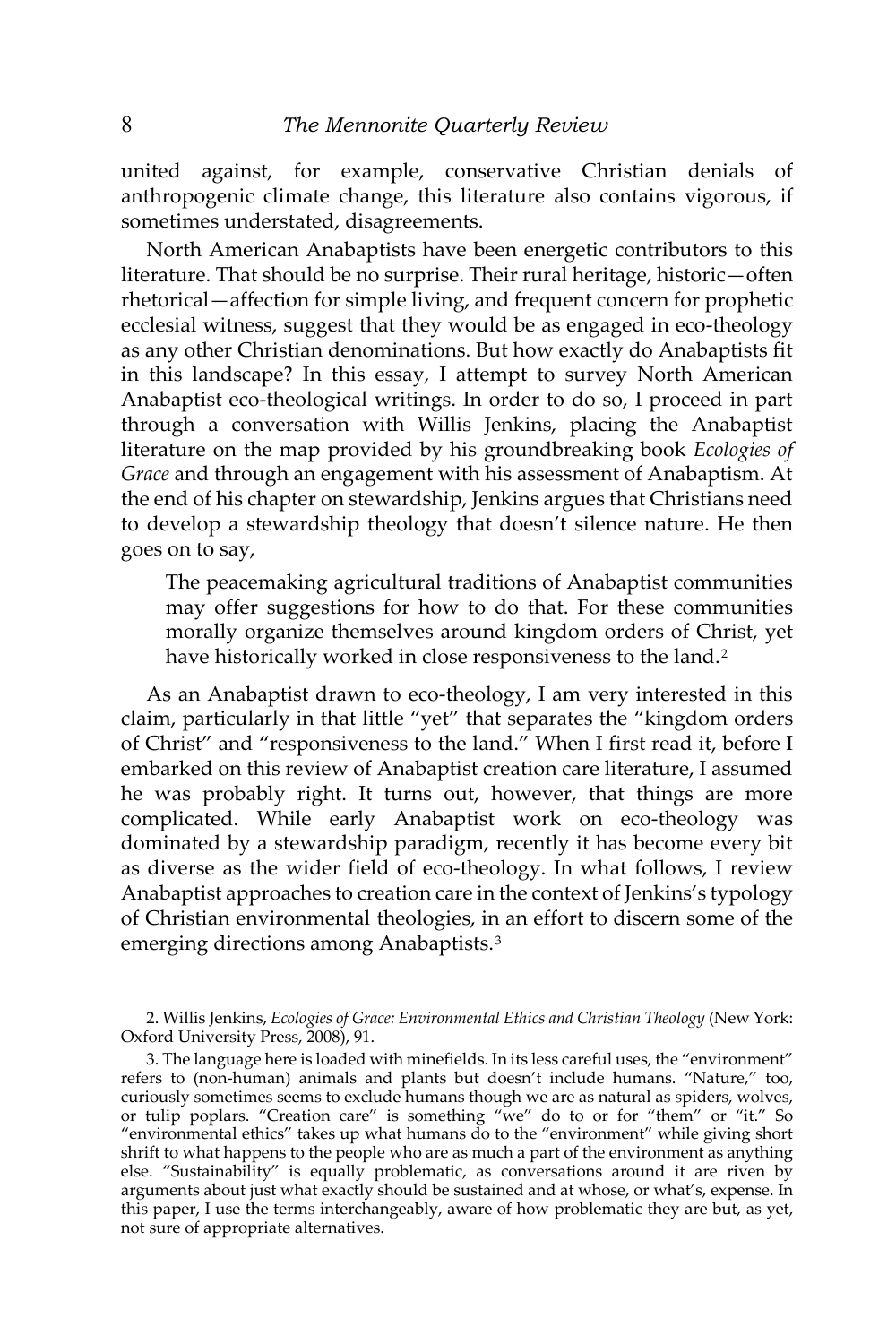### THREE ENVIRONMENTAL STRATEGIES

In *Saving the Creation: Christian Environmentalism in the U.S*., a mid-1990s survey of religious environmentalism, sociologist Laurel Kearns identified three basic models of Christian environmentalism: eco-justice, stewardship, and creation spirituality, each of which grew out of distinct theological frameworks and tended to align with distinct denominational affiliations.[4](#page-2-0) A decade later in *Ecologies of Grace*, Jenkins took on the task of drawing connections between Kearns's map of Christian environmental ethics with secular environmental ethics as well as developing the theological background Kearns had identified. In doing so he began with the secular analogs to Kearns's three types: nature's standing; moral agency; and ecological subjectivity.

This map is a useful starting point in mapping Anabaptist reflection on creation care. But at the same time, several important cautions about the kind of typology developed by Kearns and Jenkins, cautions that are generally true of all typologies, should be noted. First, it is not the only available typology. Michael Northcott, for example, chooses to divide ecotheologies into "humanocentric," "theocentric," and "ecocentric."[5](#page-2-1) Second, none of the three ethical orientations are mutually exclusive. Few, if any, of the writers cited rely on just one of the strategies. Most draw on aspects of all three to varying degrees even if sometimes there is a clear center of gravity in one or the other. Many, if not most, readers will find that they identify with aspects of each of them even if they also feel most at home in one or another. Second, three could easily be turned into a dozen. Each type has multiple internal distinctions. In what follows, I try to be sensitive to the inherent clumsiness of three types and warn the reader at the outset so they may exercise their own wariness. These caveats are especially in play as I try to place Anabaptist writings within the typology.<sup>[6](#page-2-2)</sup> Perhaps because environmental ethics is a relatively young endeavor for Anabaptists, it consists primarily of arguments with a common enemy—dominion theology and a soul/body dualism that claimed salvation for humans at the exclusion of the rest of creation—not arguments among themselves. Therefore, the schools that Kearns and Jenkins identify have not yet hardened into distinct positions in the way they may have elsewhere.

<span id="page-2-0"></span><sup>4. &</sup>quot;Saving the Creation: Christian Environmentalism in the U.S.," *Sociology of Religion* 57:1 (1996), 55-70.

<span id="page-2-1"></span><sup>5.</sup> *The Environment and Christian Ethics* (Cambridge: Cambridge University Press, 1996), 124-163.

<span id="page-2-2"></span><sup>6.</sup> Calvin Redekop, a pioneer in Anabaptist environmentalism, used a similar typology at the close of *Creation and the Environment: An Anabaptist Perspective on a Sustainable World*  (Baltimore: Johns Hopkins University Press, 2000).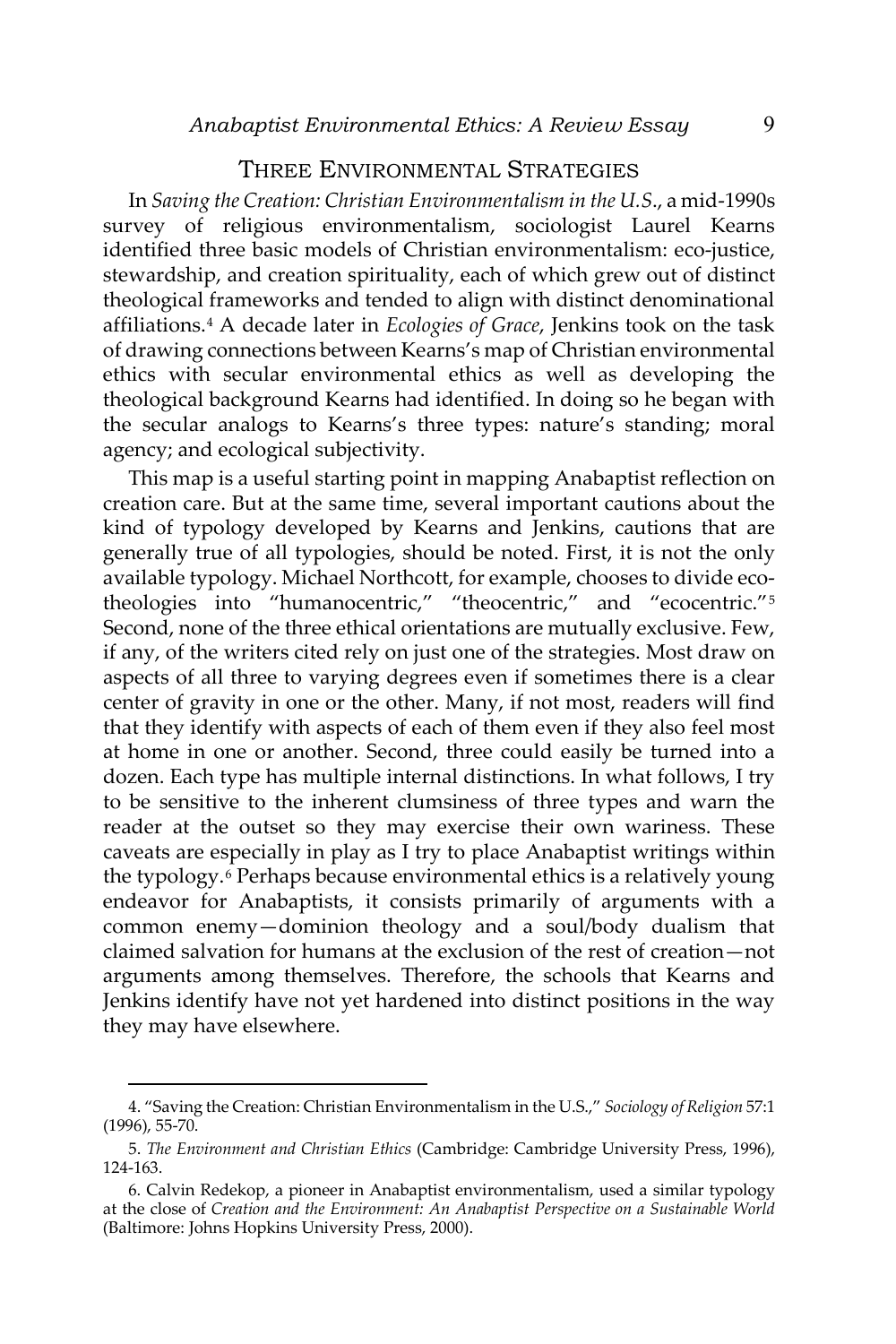## NATURE'S STANDING AND ECO-JUSTICE

Nature's standing emphasizes the obligations humans have to the nonhuman world because of its intrinsic value. In contrast to versions of utilitarianism that view non-human nature solely as objects for human use, nature has moral standing.[7](#page-3-0) Only when we recognize that standing will we come to see non-human creatures as morally relevant others deserving to be treated in particular ways.<sup>[8](#page-3-1)</sup> Much weight then falls on the appropriate description of nature in order to ground that standing. Ecojustice theologians develop this primarily in terms of justice. Classic definitions of justice define it as desert—namely, what is owed to whom on the basis of who they are. Conventionally this has been confined to humans. Eco-justice claims a standing for nature such that it too falls under the purview of justice. All of nature, not just humans, have claims upon us.

Theologically speaking, non-human creation has this standing because all creatures and all of creation exist in independent relationship to God. They do not have their relationship to God mediated to them by humans. Human violation of the rest of creation is sinful because it is a violation of that God/creation relationship. The inverse is also true: human care for creation draws us into deeper friendship with God. Therefore, Christian justice work must not confine its purview to humans. Everything it has learned about justice for the marginalized and oppressed can and must be extended to non-human others.

## MORAL AGENCY AND STEWARDSHIP

The advocates of nature's standing come under criticism from what Jenkins calls the strategy of moral agency. This strategy is skeptical of the kinds of descriptions of nature necessary to secure its standing. Such descriptions present themselves as neutral, objective, and scientific, portraying the world "as it really is." Advocates of nature's standing, acutely aware of the various and contradictory uses to which "nature" has been put, are suspicious of any such claims. "Nature" has been arraigned on the side of slavery, patriarchy, heterosexism, and hierarchy and has also been summoned up in critique of all those things. "Nature," as Jedediah Purdy puts it, "turns out to be flexible like that."[9](#page-3-2) For these critics

<span id="page-3-0"></span><sup>7.</sup> Not all utilitarianism. Peter Singer is the most prominent living utilitarian, but his work on animal rights is squarely within the realm of nature's standing.

<span id="page-3-1"></span><sup>8.</sup> Holmes Rolston presents one of the most articulate and persuasive philosophical arguments for nature's standing.

<span id="page-3-2"></span><sup>9.</sup> *After Nature: A Politics for the Anthropocene* (Cambridge, Mass.: Harvard University Press, 2015), 12.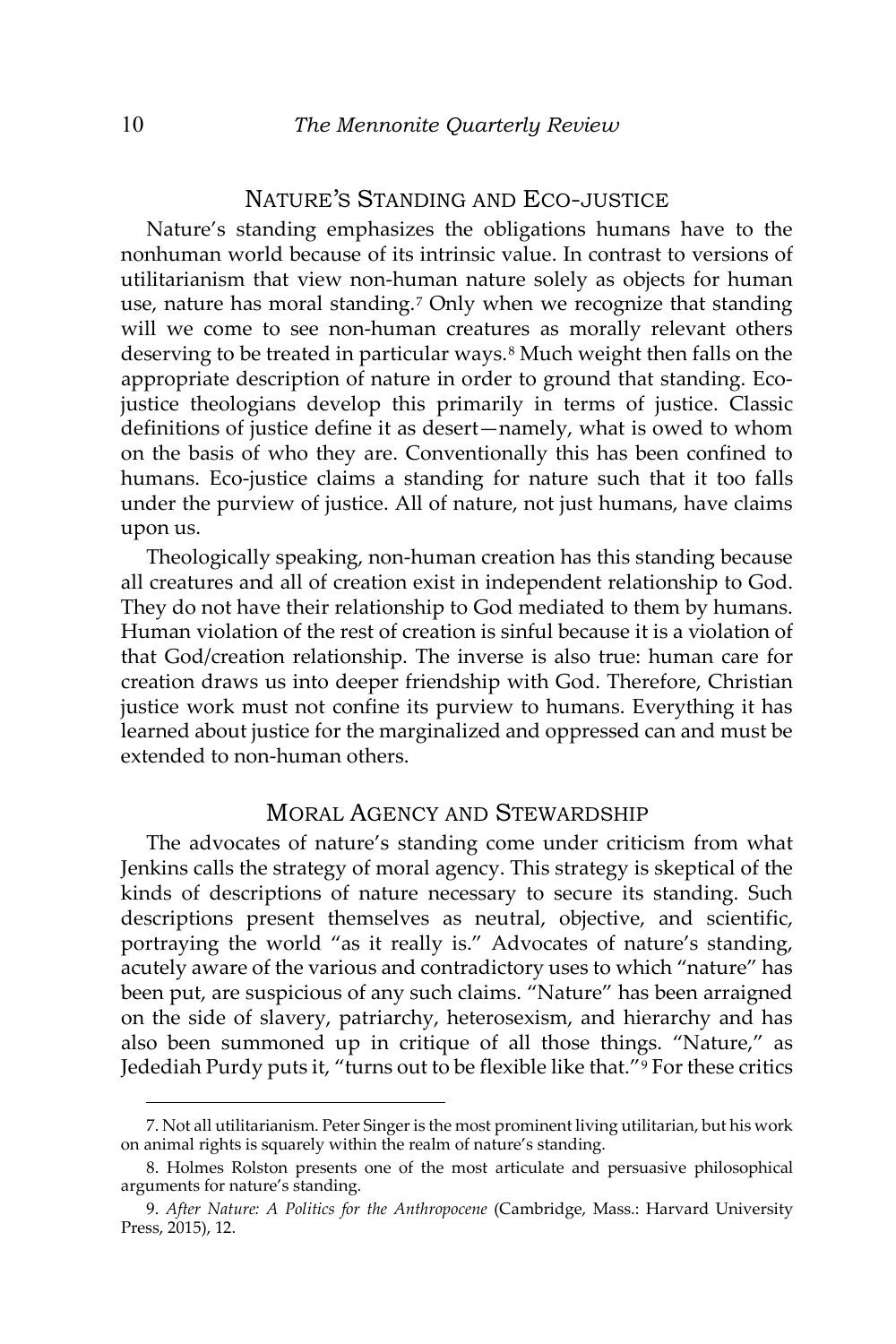such flexibility exposes the modernist nature/culture distinction at the heart of eco-justice, which needs to be replaced with an awareness of just how culturally derivative any account of "nature," even scientific ones, are.[10](#page-4-0) Since bad accounts of nature are the result of bad social practices, they argue, let's concentrate on human agency and social practices.<sup>[11](#page-4-1)</sup>

Stewardship theologians share moral agency theorists' focus on human agency and suspicion of descriptions of nature. That way of phrasing it makes clear the parallels between moral agency and stewardship, but may also obscure the differences. Stewardship theologians focus on one thing: the command of God to properly steward the earth. The primary agenda of stewardship theologians is the re-interpretation of Genesis 1:26-28 to "subdue and have dominion" as a command to care instead of to dominate. That command enjoins human practices of creation care and it is binding because it is God's word, not because of anything intrinsic to nature itself.[12](#page-4-2) The root problem, therefore, is not the biblical story or a misunderstanding of nature. The problem is human sinfulness. Greed and arrogance have produced a catastrophic and self-justifying misreading of God's will for humans in relationship to the rest of creation. Unlike their secular analogues, the moral agency theorists, the suspicion of appeals to nature is not rooted primarily in postmodernist doubts about a nature/culture distinction but in a Protestant sharpening of the creator/creation distinction and a Barthian suspicion of natural theology. Stewardship also tends to be unapologetically anthropocentric. It is precisely the specialness of the human, understood as *imago dei*, that makes possible a hierarchical structure of steward and the rest of creation.

## ECOLOGICAL SUBJECTIVITY AND ECO-SPIRITUALITY

Ecological subjectivity argues that both nature's standing as well as moral agency, eco-justice, and stewardship are still reliant on unhelpful and damaging dualisms between humans and the rest of creation. Both assume a gap between human and nonhuman and then differ over how to bridge that gap. Ecological subjectivists reinterpret that perceived gap

<span id="page-4-0"></span><sup>10.</sup> William Cronon and the essays gathered in *Uncommon Ground: Toward Reinventing Nature* (New York: Norton, 1995) are perhaps the best and most influential examples of the moral agency critique.

<span id="page-4-1"></span><sup>11.</sup> Capitalism, for example, produces deformed descriptions of humans (*homo economicus*) and of non-human nature. We can and should focus on ways to rebel against market logic (through, for example, Community Supported Agriculture) regardless of our descriptions of non-human nature.

<span id="page-4-2"></span><sup>12.</sup> The foundational work on stewardship was done in evangelical circles and is primarily associated with Calvin DeWitt and the Ausable Institute. A Canadian Mennonite New Testament scholar, Gordon Zerbe, contributed to that work. See "The Kingdom of God and the Stewardship of Creation," in *The Environment and the Christian*, ed. Calvin DeWitt (Grand Rapids, Mich.: Baker, 1991), 73-92.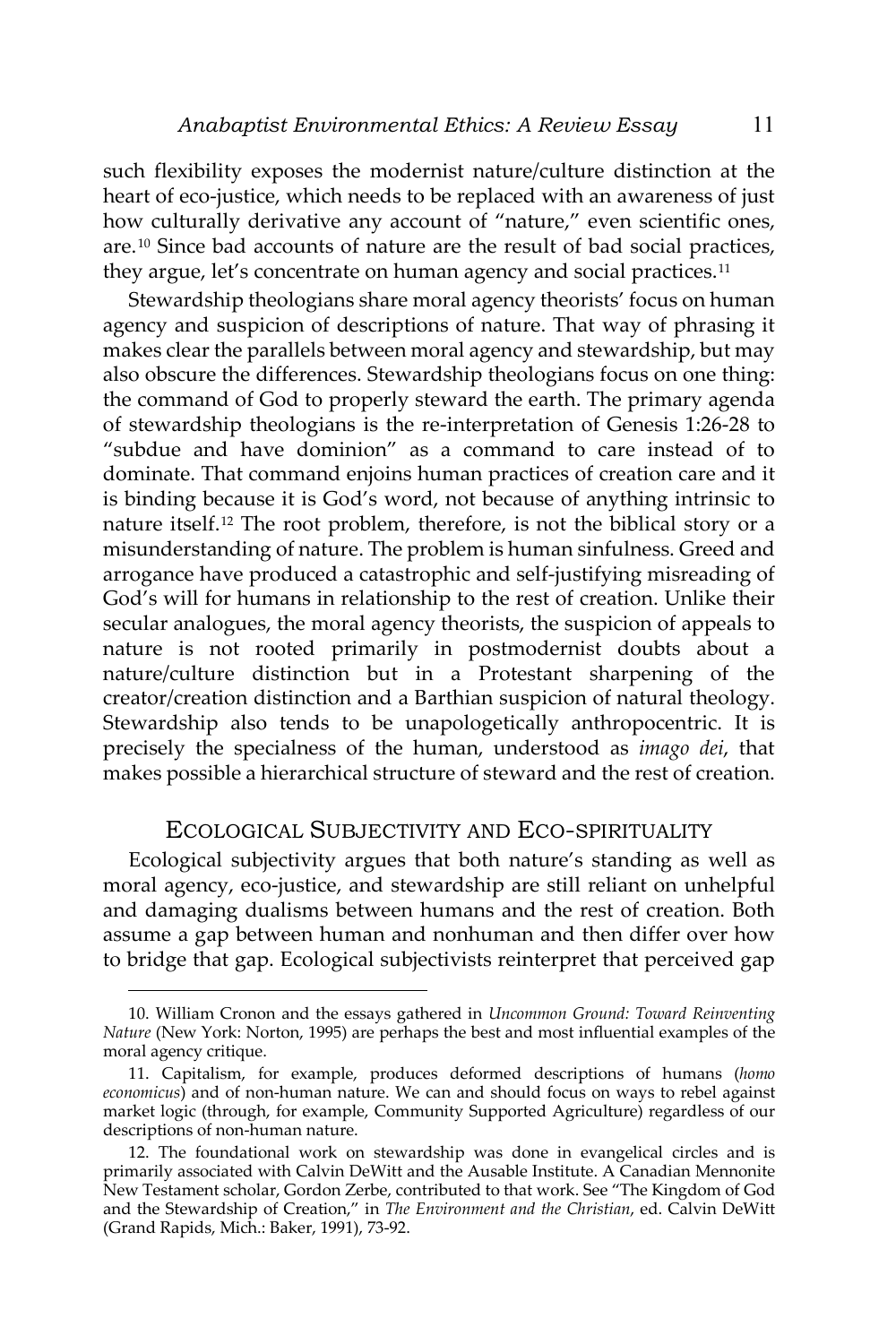as alienation of the human from its true identity. Instead of trying to bridge the gap we should reimagine the human and the rest of creation as a mutually constituting cosmological unity. As Nathanael Inglis helpfully puts it, "It is not simply human beings who steward the earth. . . . The earth stewards us" (174). Central to that reimagination is taking up a universal cosmological perspective. Where the particular cosmology of Genesis emphasizes human significance, the universal cosmology of evolutionary biology emphasizes human insignificance. So not only are humans just another part of the rest of creation, the relationship between humans and nonhuman creation is now egalitarian in contrast to the hierarchical relationship in stewardship strategies. Such a recognition enables, they hope, "an ecologically reimagined humanity" (53), one in which our kinship to all other creatures enables a renewed affection or "biophilia" towards them.[13](#page-5-0)

Eco-spirituality, or creation spirituality, combines this with a critique of another dualism: creator and creation. As Thomas Berry puts it, "We bear the universe in our beings as the universe bears us in its being. The two have a total presence to each other and to that deeper mystery out of which both the universe and ourselves have emerged."<sup>[14](#page-5-1)</sup> In doing so it splits into two contrasting forms. On one hand, for Catholics like Berry and Matthew Fox or eco-feminists like Rosemary Radford Ruether and Sallie McFague, this means replacing or modifying the Genesis story with what Lisa Sideris calls "the New Genesis,"[15](#page-5-2) derived from cosmology or evolutionary biology while also replacing the transcendent God of "classical theism" (or the "absentee landlord" of stewardship) with the immanent God of Whiteheadian panentheism.[16](#page-5-3) On the other, Eastern Orthodoxy shares the fundamental conviction about the unity of human and nature and locates human alienation from nature in developments in Western thought, especially in the medieval sundering of nature and grace. But it grounds the unity of all creation not in evolutionary cosmology but in patristic theology. As such, though Orthodox theology

<sup>13.</sup> The term "biophilia" is E. O. Wilson's. Jenkins uses it at *Ecologies of Grace*, 56.

<sup>14.</sup> Quoted in Jenkins, *Ecologies of Grace,* 96-97.

<span id="page-5-2"></span><span id="page-5-1"></span><span id="page-5-0"></span><sup>15. &</sup>quot;Science as Sacred Myth," *Journal for the Study of Religion, Nature and Culture*, 9:2 (2015), 136-153.

<span id="page-5-3"></span><sup>16.</sup> Panentheism is a notoriously slippery word. Just insofar as it wants to "balance divine transcendence and immanence…it offers a general direction that should be welcomed by Christian theology. The problem is, however, that the concept of panentheism is not stable in itself. The little word 'in' is the hinge of it all. There may be as many panentheisms as there are ways of qualifying the world's being 'in' God." See Niels Henrick Gregerson, "Three Varieties of Panentheism," in *In Whom We Live and Move and Have Our Being: Panentheistic Reflections on God's Presence in a Scientific World*, ed. Philip Clayton and Arthur Peacocke (Grand Rapids, Mich.: Eerdmans, 2004), 19.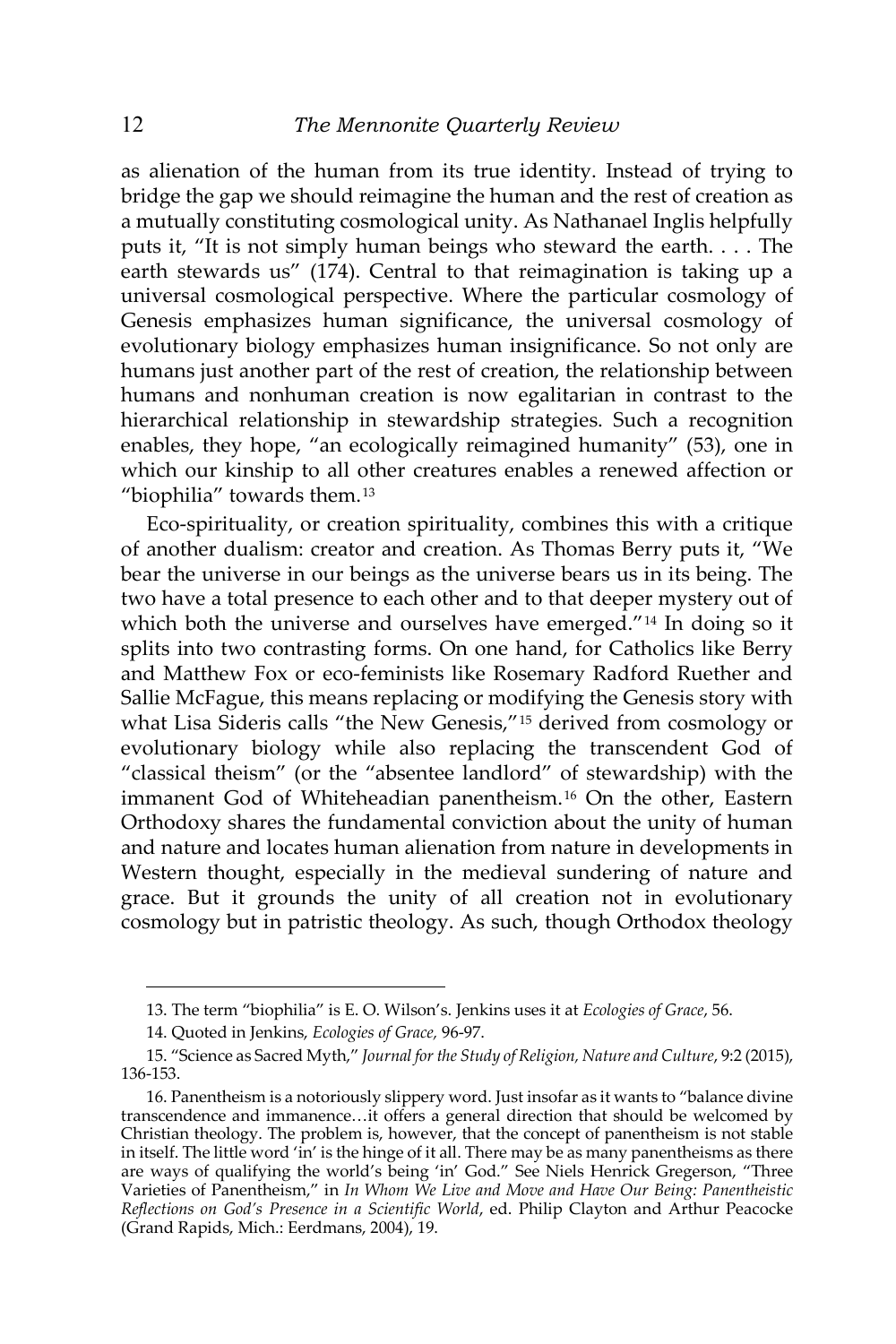has "all the trappings of eco-spirituality,"<sup>[17](#page-6-0)</sup> it has been at once an uneasy ally for mainstream eco-spiritualism and a resource for all three strategies as they try to rethink a theology of creation adequate to the ecological crisis.

But eco-spirituality is also the broadest and most diverse of Jenkins's categories. Eco-spirituality includes New Age movements and ecofeminism, Eastern Orthodoxy and environmental justice.[18](#page-6-1) It also includes several of the finest English-speaking "nature writers" such as Helen McDonald, Barry Lopez, and Wendell Berry.[19](#page-6-2) This strategy, like the others, has its own dangers. Here, the danger comes in eliding important differences. As Jenkins puts it, in less careful hands eco-spirituality "bends back toward anthropocentrism in its presumption to speak not just for but *as* nature" (56).

One might think of the three strategies as each focused on one aspect of the triad of nature, God, humanity. Eco-justice leans towards describing the ecological crisis as injustice towards nature. Stewardship tends to frame it as disobedience to God. Eco-spirituality emphasizes the alienation, and hence disfigurement, of humanity from the rest of creation.[20](#page-6-3)

## ANABAPTISM AND STEWARDSHIP

Jenkins locates Anabaptism in the category of stewardship. He does so because the source he primarily relies upon, Calvin Redekop's *Creation and Environment*, announces itself as a stewardship text. In his introduction to that pioneering volume, Redekop writes, "We are environmentalists because . . . we have inherited the Judeo-Christian world-view that human beings are given the responsibility to 'tend the

<sup>17.</sup> Jenkins, *Ecologies of Grace,* 108.

<span id="page-6-1"></span><span id="page-6-0"></span><sup>18.</sup> By contrast, Kearns considers the possibility that eco-feminism may be a fourth category, but then concludes that "eco-feminist perspectives have influenced all three of the models proposed, and explicitly inform eco-justice and eco-spirituality."—Kearns, "Saving the Creation," 57. Kearns also treats environmental justice as part of eco-justice.

<span id="page-6-2"></span><sup>19.</sup> Berry and Gary Snyder's argument over Christianity vs. Buddhism as a resource for environmentalism is a fascinating parallel to the argument between the Orthodox and mainstream eco-spirituality. See *Distant Neighbors: The Selected Letters of Wendell Berry and Gary Snyder*, ed. Chad Wriglesworth (Berkeley, Calif.: Counterpoint, 2014), 58-78.

<span id="page-6-3"></span><sup>20.</sup> This way of putting it suggests that one way to read Ellen Davis's landmark study, *Scripture, Culture, and Agriculture: An Agrarian Reading of the Bible* (Cambridge: Cambridge University Press, 2009), is as an attempt to hold all these together. "Beginning with the first chapter of Genesis, there is no extensive exploration of the relationship between God and humanity that does not factor the land and its fertility into that relationship. Overall, from a biblical perspective, the sustained fertility and habitability of the earth, or more particularly of the land of Israel, is the best index of the health of the covenant relationship."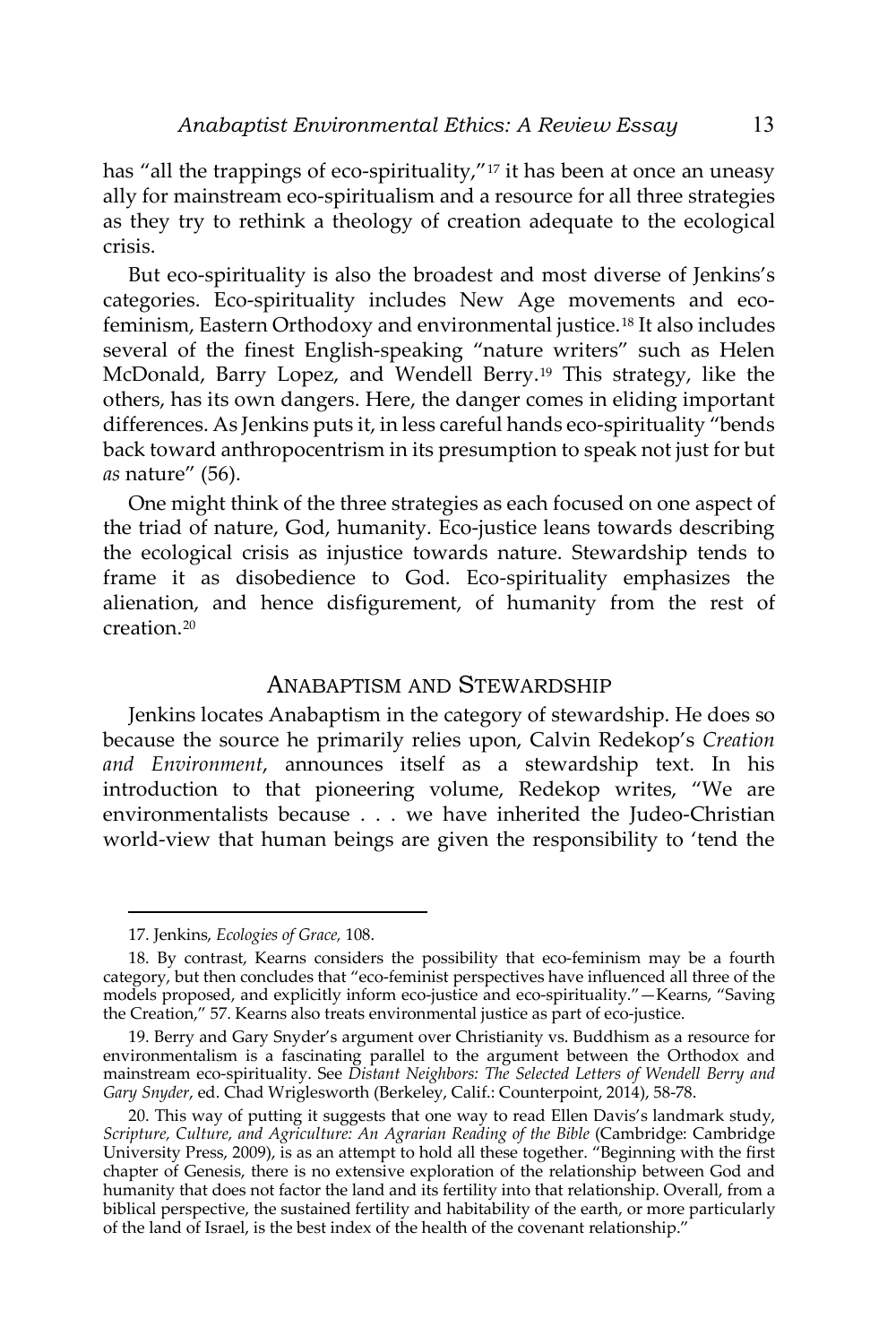garden,' to nurture creation."[21](#page-7-0) That volume also closes with a 1995 Mennonite Central Committee statement entitled "Stewards of God's Creation," which declared: "We need to hear and obey the command of our Creator who instructed and led us to be caretakers of and at peace with the creation. Faithful stewards of the gospel are also faithful stewards of God's creation."[22](#page-7-1) But the centrality of stewardship to Anabaptists is present long before this book. Stewardship emerges as a distinct theological strategy with the work of Calvin Dewitt and the Au Sable Institute. A Mennonite New Testament scholar, Gordon Zerbe, contributed to one of the early De Witt volumes and most early Anabaptist writing on creation care was from a stewardship perspective.<sup>[23](#page-7-2)</sup>

Two basic criticisms have been leveled at stewardship theology. First, stewardship theology is more vulnerable to accusations of anthropocentric domination than the other strategies.<sup>[24](#page-7-3)</sup> Stewardship theologians concede the anthropocentrism when they argue that being created in the image of God "distinguishes us from the rest of creation. . . It seems that the relationship between God and creation is somehow manifested most intensely in human beings."[25](#page-7-4) But they vigorously deny that it entails domination. One way that they do this is by a kind of alliance with eco-justice. Humans may have a special role but that role cannot be known independently of a careful study of ecology.[26](#page-7-5)

A second way is through re-readings of the Genesis creation narratives.[27](#page-7-6) Critics of stewardship often identify it with Genesis 1, which,

<span id="page-7-0"></span><sup>21.</sup> *Creation and the Environment: An Anabaptist Perspective on a Sustainable World*, ed. Calvin Redekop (Baltimore: Johns Hopkins, 2000), xvii.

<sup>22.</sup> Ibid., 218.

<span id="page-7-2"></span><span id="page-7-1"></span><sup>23.</sup> Gordon Zerbe, "The Kingdom of God and the Stewardship of Creation," in *The Environment and the Christian*, ed. Calvin DeWitt (Grand Rapids, Mich.: Baker House Books, 1991), 73-92. For other early examples from Mennonite biblical scholars, see Willard Swartley, "The Biblical Basis of Stewardship," in *The Earth is the Lord's: Essays on Stewardship,*  ed. Mary Evelyn Jegen and Bruce U. Manno (New York: Paulist Press, 1978), 22-43; and Waldemar Janzen, "The Biblical Basis for Stewardship of Land," in *Still in the Image: Essays in Biblical Theology and Anthropology* (Winnipeg: CMBC Publications, 1982), 158-169. The writings of Art and Jocele Meyer are also important early examples. See their *Earthkeepers: Environmental Perspectives on Hunger, Poverty and Injustice* (Scottdale, Pa.: Herald Press, 1991).

<span id="page-7-3"></span><sup>24. &</sup>quot;Anthropocentrism" may run the gamut from an acknowledgment that because we are human we see things from a human point of view to a notion of human superiority to the rest of creation to, finally, arguing that superiority justifies domination of the rest of creation.

<span id="page-7-4"></span><sup>25.</sup> Joanne Moyer, *Earth Trek: Celebrating and Sustaining God's Creation* (Scottdale, Pa.: Herald Press, 2004), 79.

<span id="page-7-5"></span><sup>26.</sup> See for example, Luke Gascho, *Creation Care: Keepers of the Earth* (Goshen, Ind.: Mennonite Mutual Aid, 2008), 20.

<span id="page-7-6"></span><sup>27.</sup> For example, Gascho, *Creation Care*, 43-44; Roy Kauffman, *Healing God's Earth: Rural Community in the Context of Urban Civilization* (Eugene, Ore.: Wipf and Stock, 2013), 9-16;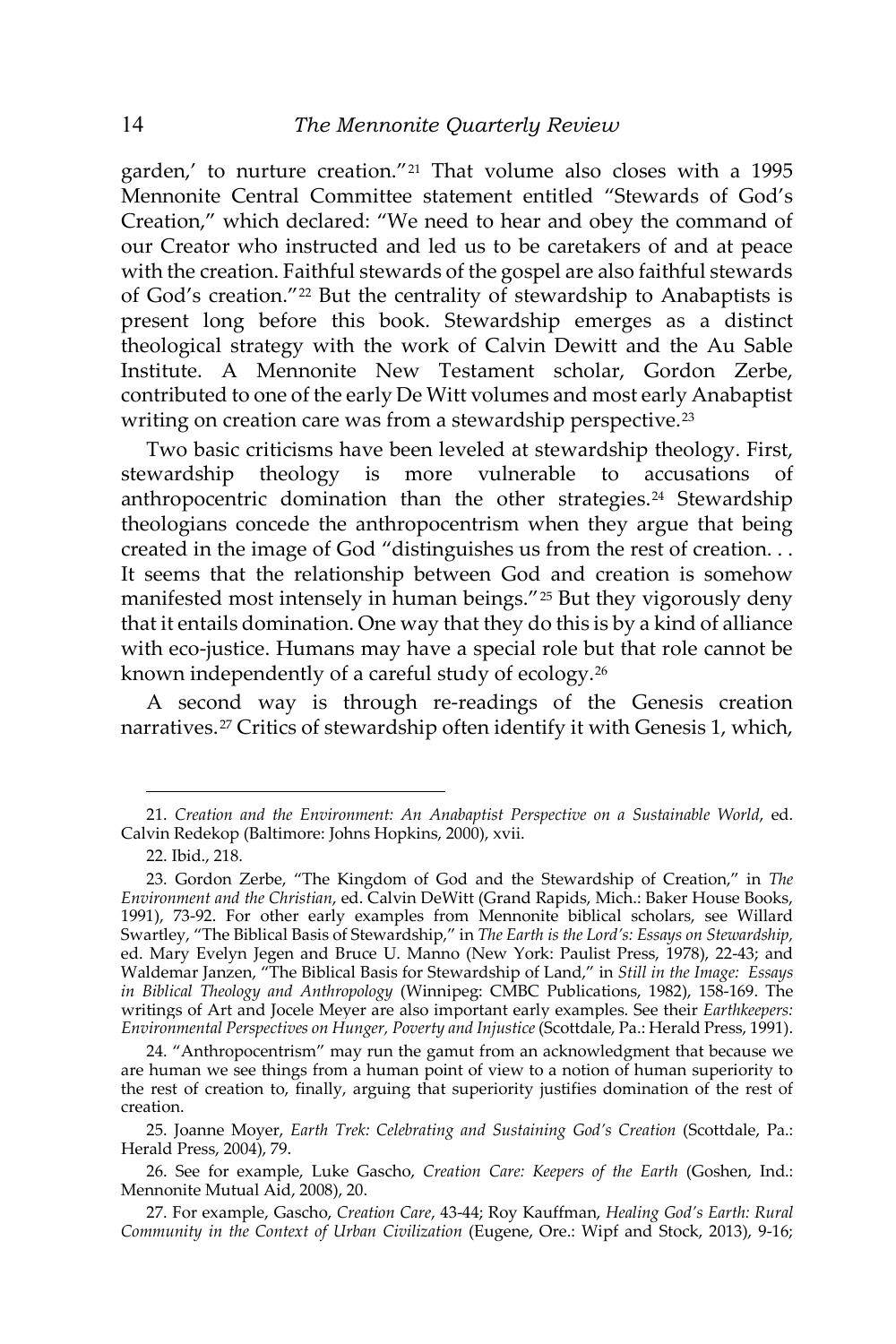according to them, is more vulnerable to the charge of anthropocentric domination. Stewardship theologians respond that contemporary environmentalist critics of Genesis 1 read it from their own perspective of power over non-human nature. The ancient Israelites, however, struggling to maintain an agricultural existence in inhospitable terrain, would have read it from a position of powerlessness and utter dependence. "For most of human history," writes Wilma Ann Bailey, "people dreamed of subduing the earth but only succeeded in very limited ways."[28](#page-8-0) Whatever "subdue and have dominion over" might mean in an age of chainsaws, combines, and bulldozers, it could not have meant the same for the ancient (or modern) subsistence farmer.<sup>[29](#page-8-1)</sup> Moreover, stewardship theologians point out that the "noticeable lack of violence and war"[30](#page-8-2) in Genesis 1 in comparison with other near Eastern creation stories, culminating in the veganism entailed by Genesis 1:29-30, must surely impose a radical redefinition of "subdue and have dominion over." Another strategy is to emphasize a Christological reading of "subdue and have dominion over." The paradigmatic image of God's rule is Jesus, and so human stewardship should imitate Jesus' relationship to nature.

But even if stewardship theologians are successful in defending themselves against charges of anthropocentric domination, there is still another pressing issue. Stewardship seems to silence nature. As such, even their best efforts at stewarding the earth risk ignorance of the natural systems they are attempting to steward. "Obedient stewards," writes Jenkins, "conform to God's will, not nature's orders."[31](#page-8-3) This requires sustained attention to God's word, not to, or only secondarily to, nature. Here Jenkins correctly, I think, senses genuine affinities between much of Anabaptist theology and the principles of stewardship. Jenkins's inclination to place Anabaptists among the stewardship theologians is perceptive, reflective of genuine awareness of influential currents within Anabaptist theology. Moreover, Jenkins introduces the Anabaptists here at the end of his stewardship chapter because he thinks that the agrarian history of Anabaptism mitigates the risks entailed in silencing nature. But why would anyone want to run that risk in the first place?<sup>[32](#page-8-4)</sup>

Ched Myers, "'To Serve and Preserve': The Genesis Commission to Earth Stewardship," *Sojourners*, March 2004, 28-33.

<span id="page-8-0"></span><sup>28. &</sup>quot;The Way the World is Meant to Be: An Interpretation of Genesis 1:26-29," *Vision: A Journal of Church and Theology* 9:1 (Spring 2008), 50.

<span id="page-8-2"></span><span id="page-8-1"></span><sup>29.</sup> See also Ted Hiebert, "Rethinking Dominion Theology," *Direction* 25:2 [\(Fall 1996\)](http://www.directionjournal.org/25/2/index.html). http://www.directionjournal.org/25/2/rethinking-dominion-theology.html.

<sup>30. &</sup>quot;The Way the World Is Meant to Be," 47.

<sup>31.</sup> Jenkins, *Ecologies of Grace*, 84.

<span id="page-8-4"></span><span id="page-8-3"></span><sup>32.</sup> Jenkins also makes clear that many environmentalists are also willing to run this risk, primarily out of a philosophically motivated suspicion of over-confident claims to have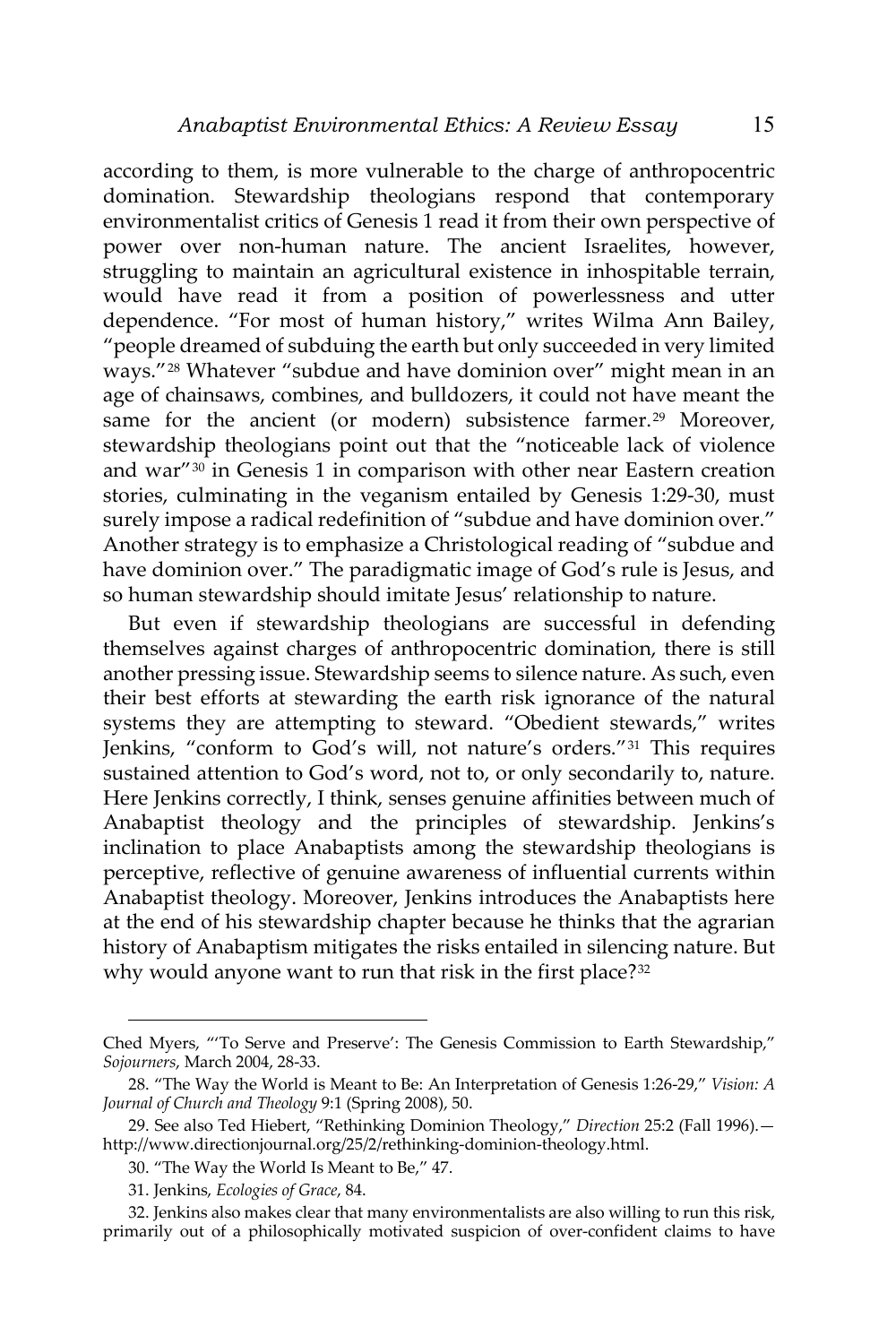The theological issues here have a long and complex history that far pre-date contemporary concern with creation care. But the short version is that Mennonites have always been highly sensitive to the ways in which the doctrine of creation is used to mitigate the radicalness of Christian discipleship. The doctrine of creation has often been the mediator in the perennial conflicts between particularity and universality, faith and reason, theology and science, grace and nature, or special and general revelation. Anabaptists are not alone in worrying that this mediation too often ends up undercutting the former terms in favor of the latter and, moreover, ends up functioning as a theological justification of institutions, particularly the state. Not just the state, but common institutions of race, sexual identity, and family often end up being understood as givens of creaturely existence. The danger, as Kathryn Tanner notes, is that "social relations are assimilated to natural facts" and granted an autonomous value unrelated to redemption and the church.<sup>[33](#page-9-0)</sup> Creation and redemption, nature and grace, become poles of a dualism in which the former terms mitigate the radicality of the latter.[34](#page-9-1)

For Anabaptists, opposition to such reasoning lies behind arguments for a Christological pacifism, arguments forged in opposition to Lutheran accounts of the "orders of creation" that served to cordon off the nationstate from radical criticism. We are nonviolent not because of anything that human wisdom and experience can discern but because of Jesus' example, an example that was, in Paul's words, "foolishness to the Greeks." Steeped in such thinking, it makes sense that when Anabaptists turn from the ethics of war and peace to environmental ethics, they would recognize this pattern of reasoning in stewardship models and would view eco-justice and eco-spirituality as privileging "human wisdom and experience" over Scripture though those strategies might prefer to say they privilege Scripture's wisdom literature over, say, the prophetic literature.

That analysis, though admittedly brief, explains what Jenkins means by saying of Anabaptists that "these communities morally organize themselves around kingdom orders of Christ." Kingdom orders of Christ

<sup>&</sup>quot;gotten nature right." See William Cronon and the essays gathered in *Uncommon Ground: Toward Reinventing Nature* (New York: W. W. Norton, 1995); and Jedediah Purdy, *After Nature: A Politics for the Anthropocene* (Cambridge, Mass: Harvard University Press, 2015), 12.

<span id="page-9-0"></span><sup>33.</sup> Kathryn Tanner, *The Politics of God: Christian Theologies and Social Justice* (Minneapolis: Fortress Press, 1992), 82.

<span id="page-9-1"></span><sup>34.</sup> This does not mean Tanner is uninterested in a theology of creation. Much of her early work is dedicated to providing an adequate account of creation, one that doesn't weaken critique but strengthens it. As Ben Ollenburger put it, "Creation theology is first of all *critical* and precisely of those institutions that claim authority from the orders of creation."*— "Isaiah's* Creation Theology," *Ex Auditu* 3 (1987), 70.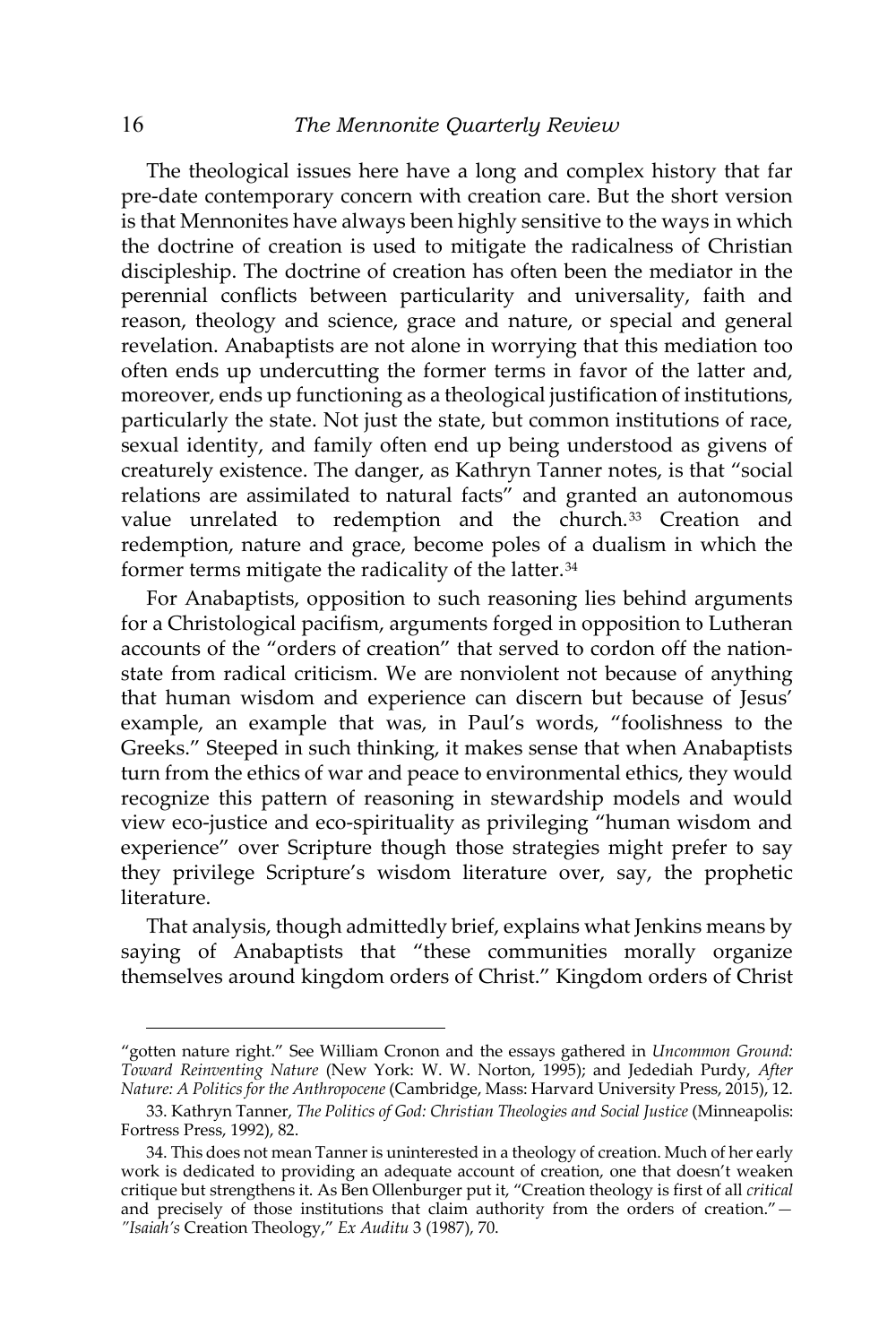is the opposite of "orders of creation."[35](#page-10-0) But there is that ''yet.'' Jenkins is suggesting that the Anabaptist history of "close responsiveness to the land" might just save them from the more uncompromising versions of stewardship.

Putting aside the question of whether "close responsiveness to the land" actually describes the dominant modes of Anabaptist agriculture, my question for now is whether Jenkins's claim is actually what is happening in Anabaptist theology. Over the course of the last year, I reviewed dozens of books and articles by Anabaptist-Mennonite writers on environmental ethics. While stewardship discourse dominates the early work, it seems to have faded in significance as Anabaptist theology increasingly appropriates varieties of eco-spirituality, to which we now turn $36$ 

## ECO-SPIRITUALITY

#### *Eco-Pacifism*

 $\overline{a}$ 

One emerging trend in Anabaptist theology is eco-pacifism. Frequently, Anabaptist theologians argue that nonviolence pertains not just to human others but to all of creation.<sup>[37](#page-10-2)</sup> Eastern Mennonite University's 2010 Quality Enhancement Plan, a five-year program for sustainability in the curriculum and on campus, was called "Peace with Creation." Though eco-justice arguments are rare among Anabaptist theologians, sometimes eco-pacifism takes the form of an eco-justice argument. Nonviolence is what is owed to other creatures by virtue of their intrinsic characteristics. But, as both stewardship and eco-justice theologians are quick to point out, it doesn't take long until this runs up against the problem of predation. The most basic observation of the natural world shows it to be indifferent to suffering and dependent upon violence. For most eco-justice theologians, this would suggest that nonviolence cannot be something that nature teaches us is owed to all of non-human creation (though perhaps leaving room for particular creatures). The stewardship theologian would argue that if it is, it is

<span id="page-10-0"></span><sup>35.</sup> One example of an eco-theology that relies on "the orders of creation," but in careful and nuanced fashion well worth attending to, is Michael Northcott, *The Environment and Christian Ethics* (Cambridge: Cambridge University Press, 1996).

<span id="page-10-1"></span><sup>36.</sup> I borrow the three categories that follow from Luke Beck Kreider's paper, "Varieties of Anabaptist Environmentalism and the Challenges of Environmental Racism," first presented at the Rooted and Grounded conference in April of 2017, and appearing in slightly different form elsewhere in this volume.

<span id="page-10-2"></span><sup>37.</sup> The earliest example of this that I have found is Calvin Redekop, "Why a True-Blue Nonresistant Christian Won't Waste Natural Resources," *Festival Quarterly*, Aug.-Oct. 1977, 14-15.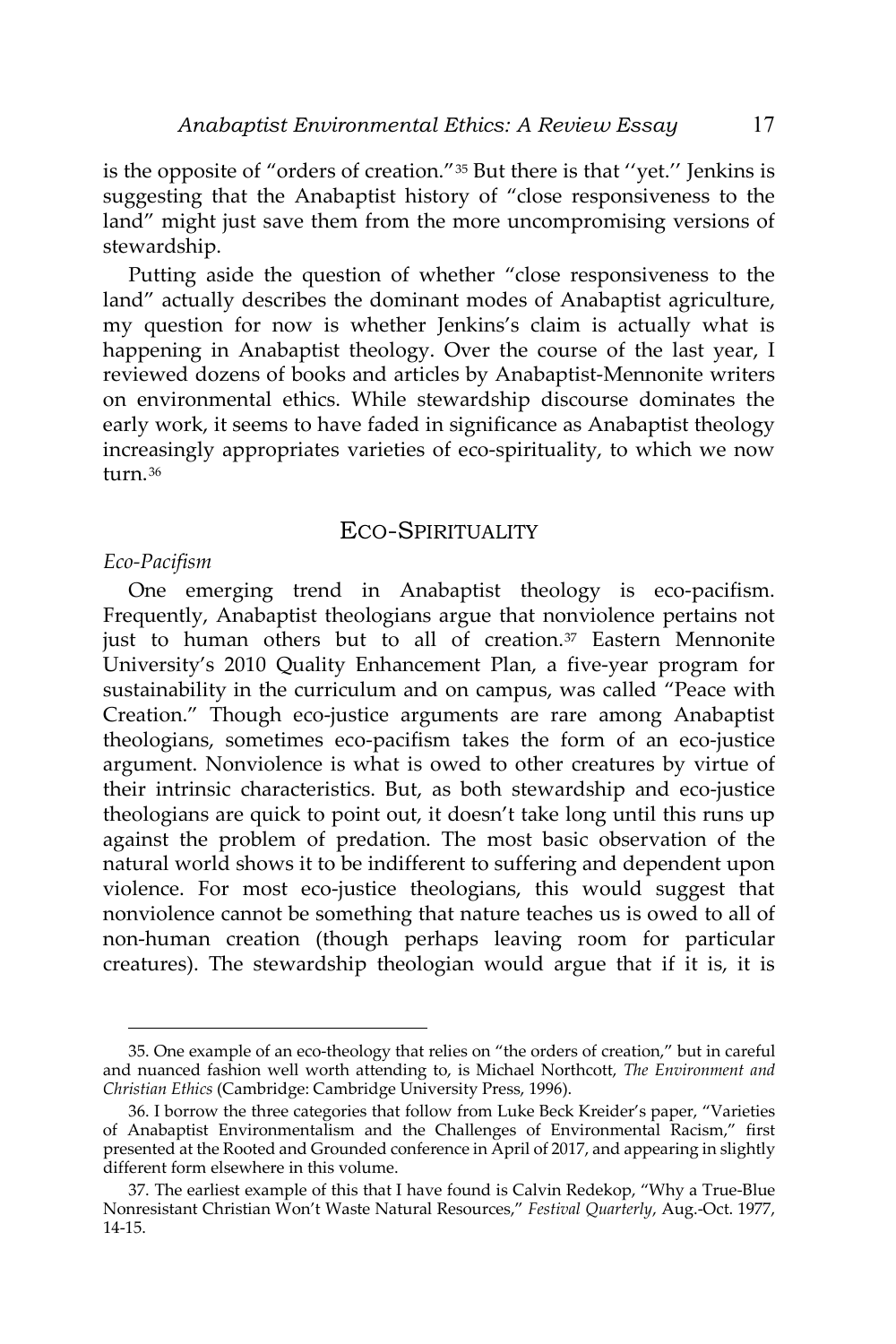something we learn from Scripture (the veganism of Genesis 1:29-30 and its clear echoes in Isaiah 11 and 65) not from nature.

Eco-pacifists respond in one of two ways. First, they may restrict the purview of eco-pacifism to animals. Andy Alexis-Baker and Tripp York's *A Faith Embracing All Creatures* is an argument not so much for a generalized eco-pacifism but for vegetarianism and veganism grounded in theological claims like those of the eco-justice theologians.[38](#page-11-0) Here the refusal to kill or exploit non-human animals is an inescapable corollary of non-human animals' standing before God. Nekeisha Alexis-Baker's essay in this volume is instructive. "In Genesis 1," she writes,

the Creator makes the world and everything in it and has an intimate relationship with creation. . . . On each day, God alone determines the goodness of creatures and does so independently of human beings, who do not yet exist.[39](#page-11-1)

Like the eco-justice theologians, Nekeisha Alexis-Baker's case for veganism follows from the intrinsic value of creatures, rooted in those creatures' relationship to God, a relationship unmediated by humans. Moreover, like Aquinas, for whom all of creation is salvific, non-human animals "in their own way are necessary for human happiness." The sparrows and lilies "are not only valuable in God's eyes, they are also essential to Jesus' call to trust the Father more fully."[40](#page-11-2)

Important in Alexis-Baker's approach is the way she manages to argue for radical kinship as an argument for *theocentrism* instead of biocentrism. Her theocentrism stands in contrast to the other eco-pacifist response that roots eco-pacifism not in eco-justice but in eco-spirituality. For Nathanael Inglis and Matthew Eaton, only this can overcome the anthropocentrism they find to be essential to stewardship theology. Following ecospirituality's call for a New Genesis in place of the old, Inglis argues for replacing stewardship with a model he calls "kinship anthropology" or "biocentrism."[41](#page-11-3) Kinship begins from similarity and interdependence, instead of difference and separation. As such, it is in accord with "the best science of the day" and can see "reality as it is."[42](#page-11-4) Eaton makes the same move, recommending "biocentric egalitarianism," and he also argues that

<span id="page-11-0"></span><sup>38.</sup> Andy Alexis-Baker and Tripp York, *A Faith Embracing All Creatures* (Eugene, Ore.: Wipf and Stock, 2012).

<span id="page-11-1"></span><sup>39. &</sup>quot;Doesn't the Bible Say that Humans Are More Important than Animals?" in ibid., 39- 52. Quote from p. 41.

<sup>40.</sup> Ibid., 42n10, 44.

<span id="page-11-4"></span><span id="page-11-3"></span><span id="page-11-2"></span><sup>41.</sup> Nathanael Inglis, "The Kinship of Creation: An Anabaptist Ecological Anthropology," *Conrad Grebel Review* 30:2 (Spring 2012), 162-187.

<sup>42.</sup> Ibid., 175, 174.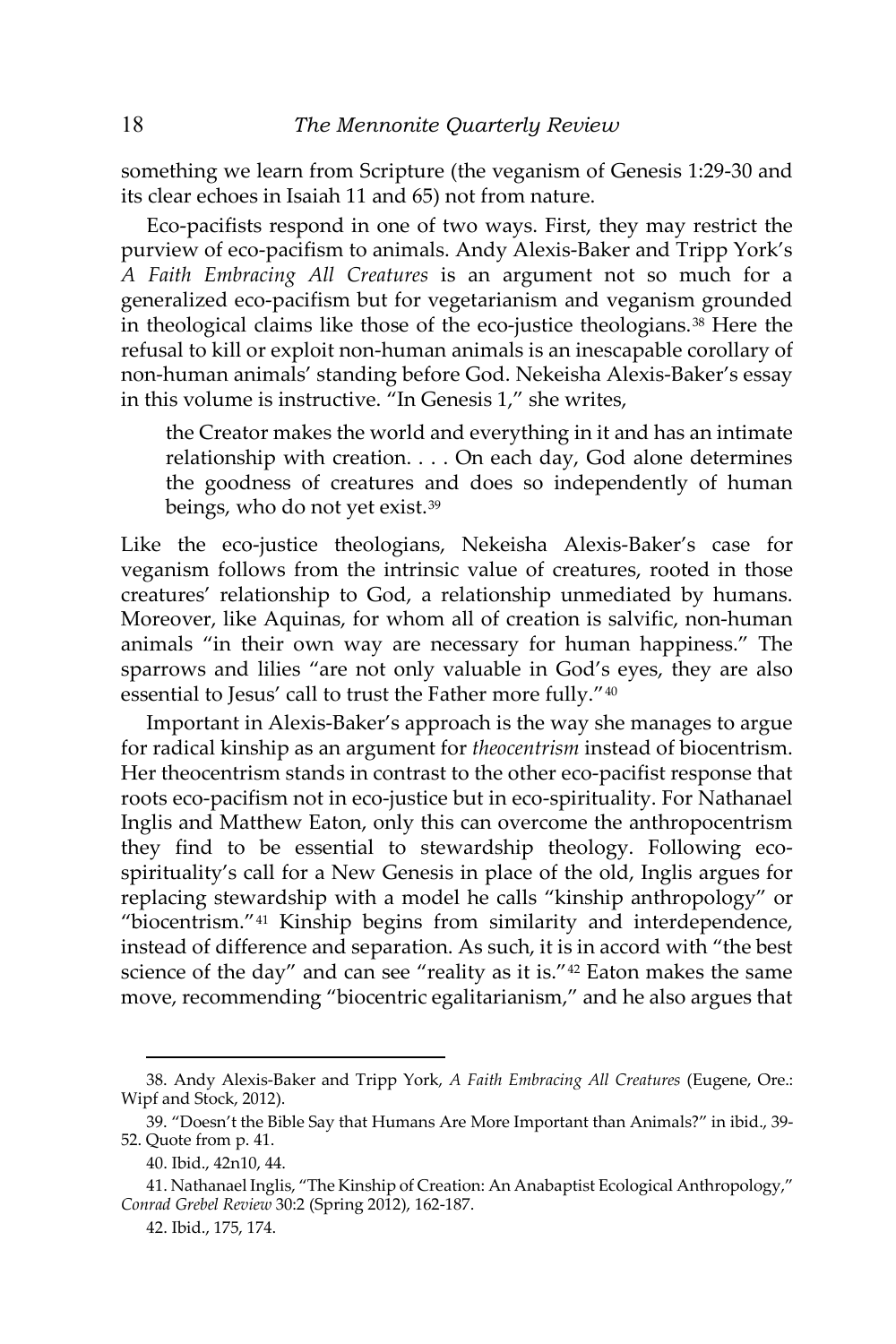it is in accord with the latest scientific research.[43](#page-12-0) Both then employ biocentrism in an argument for eco-pacifism. "By recognizing that we are all related, we can broaden the sense of loyalty and responsibility often reserved for immediate relatives to our extended family."[44](#page-12-1) Kinship enables us to ask, "How can the Sermon on the Mount be applied to the entire earth community?"[45](#page-12-2)

The appeal of this approach to Anabaptists is easy to understand. Similar to the way eco-justice had recourse to decades of work on justice with regard to human others,<sup>[46](#page-12-3)</sup> eco-pacifism builds on generations of Anabaptist theology of peace. Moreover, it rightly prioritizes, as William Klaassen put it, that the "long melancholy tradition of human violence against the neighbor as being of a piece with the equally long tradition of violence of humans toward the natural world."[47](#page-12-4)

But the conceptual problems with the pacifist version begin to pile up fairly quickly. Kinship, whether the literal kinship of family or the metaphorical kinship of people with place, by definition is local and particular. Modifying it with *universal* doesn't seem to expand it as much as change the subject. Moreover, it's not clear that human-on-human violence can be solved by our awareness of a common humanity or even kinship. Cain and Abel were brothers.[48](#page-12-5) Inglis notes this, but it does not give him pause. He approvingly cites Elisabeth Johnson:

If we are to love our neighbors as ourselves, then the range of neighbors now includes the whale, the monarch butterfly, the local lake—the entire community of life. . . . "Save the rainforest" becomes a concrete application of the commandment "Thou shalt not kill."[49](#page-12-6)

"Thou shall not kill" with regard to a whale or butterfly or even the groundhog in your garden is straightforward. Less so when it is the deer tick behind your child's ear. Less trivially (perhaps), when an entire ecosystem—such as a lake and its environs—is at issue, things are much more complicated. The health of the ecosystem may require, for example, the death of some invasive species. As Lisa Sideris points out, ecologically

<span id="page-12-1"></span><span id="page-12-0"></span><sup>43.</sup> Matthew Eaton, "Eco-pacifism and the Anabaptist Vision," *Conrad Grebel Review* 29:2 (Spring 2011), 71.

<sup>44.</sup> Inglis, "The Kinship of Creation," 184.

<sup>45.</sup> Ibid., 185.

<sup>46.</sup> Jenkins, *Ecologies of Grace*, 62-63.

<span id="page-12-4"></span><span id="page-12-3"></span><span id="page-12-2"></span><sup>47.</sup> William Klaassen, "'*Gelassenheit'* and Creation," *Conrad Grebel Review* 9:1 (Winter 1991), 32.

<span id="page-12-6"></span><span id="page-12-5"></span><sup>48.</sup> See Russell Jacoby, *Bloodlust: On the Roots of Violence from Cain and Abel to the Present* (New York: Free Press, 2011).

<sup>49.</sup> Inglis, "Kinship of Creation, 185.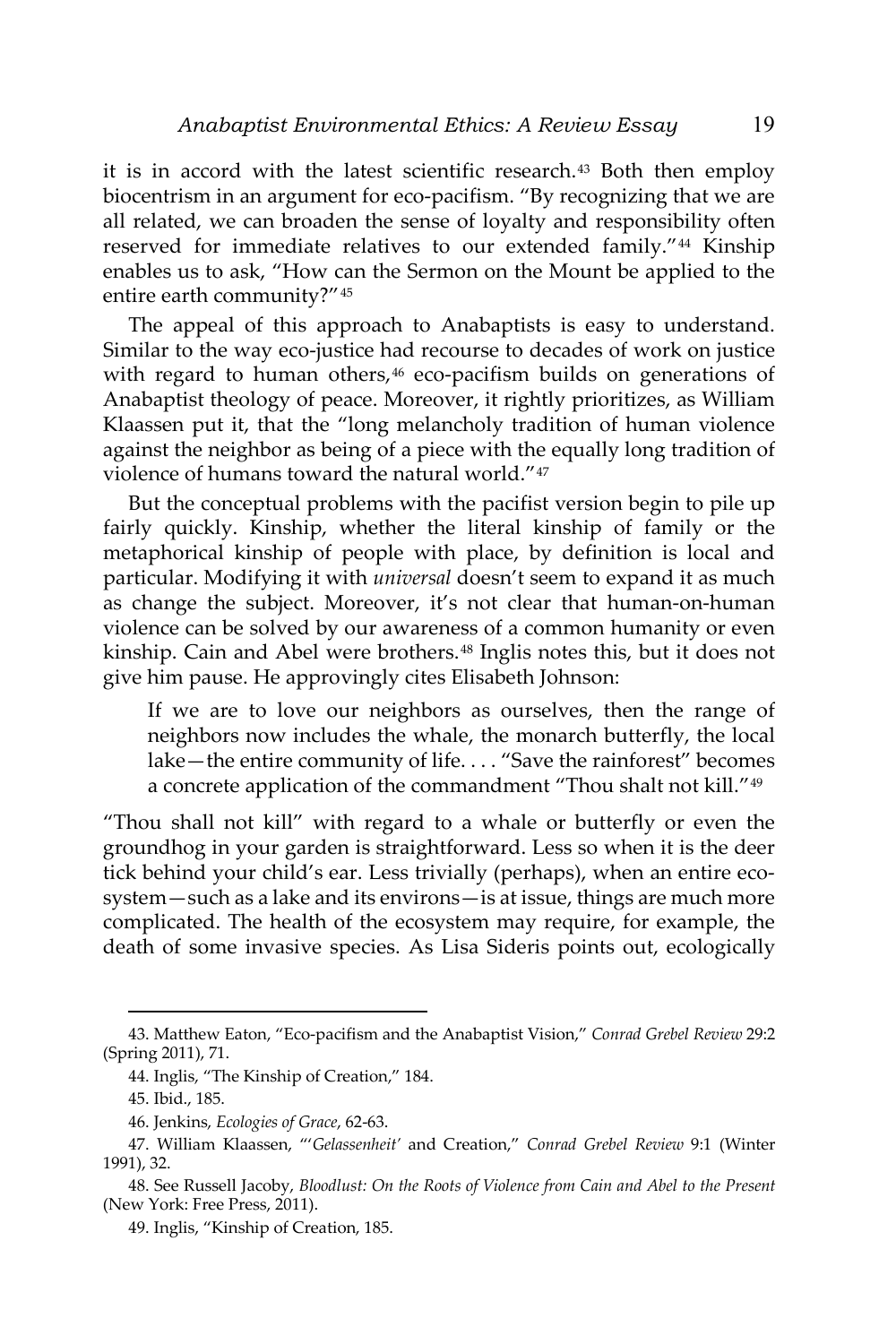speaking, "the good of the parts and the good of the whole cannot be harmonized."[50](#page-13-0)

Eaton is more circumspect than Inglis here. We "must obviously still consume resources, yet consumption would be justified only in a limited, sustainable way."[51](#page-13-1) But that backtracks so much that it now sounds as much like an application and extension of just-war theory as pacifism. It is important to add: "Overcoming the complexities and abstractness of this position will require specific conversations about what constitutes violence toward particular earth-other neighbors."[52](#page-13-2) This call for specific distinctions with regard to particular creatures is potentially helpful, especially as scholars and activists begin to imagine what restorative justice towards "earth-other neighbors" might look like.<sup>[53](#page-13-3)</sup>

Here Eaton demonstrates awareness of a critique of the use of ''ecology'' in religious ethics that Jenkins has deftly summarized. Jenkins writes:

In popular culture as well as the environmental humanities, and especially in religious ethics, "ecology" first names a worldview shaped by appreciation and care for the complex relations supporting natural states such as stability, balance, or beauty. Secondarily, it is a natural science that researches the principles of nature's economy and the problems of human interference, thus providing the information needed for properly "ecological" policies. . . . An ethic of sustainability begins, in this view, by adopting "the ecological worldview" and following its natural laws. . . . However, establishing that worldview from the practice of ecological science proves elusive. Researchers find it difficult to establish structuring principles of biotic communities, let alone the evaluative concepts of stability, integrity, beauty or balance. . . . Ecological science cannot supply an ecological worldview because it cannot provide a picture of a natural order that could also function as a model of a moral order.[54](#page-13-4)

Another eco-spiritual argument, one not framed as pacifism, and one more sensitive to Jenkins's worries about religious uses of ecology, is

<span id="page-13-1"></span><span id="page-13-0"></span><sup>50.</sup> *Environmental Ethics, Ecological Theology and Natural Selection* (New York: Columbia University Press, 2003), 265.

<sup>51.</sup> Eaton, "Eco-pacifism," 83.

<sup>52.</sup> Ibid.

<span id="page-13-3"></span><span id="page-13-2"></span><sup>53.</sup> See Elaine Enns, "The Relevance of Restorative Justice to Ecotheology," paper presented at the American Academy of Religion/Society of Biblical Literature meetings, Baltimore, Nov. 23, 2013.

<span id="page-13-4"></span><sup>54.</sup> Willis Jenkins, *The Future of Ethics: Sustainability, Social Justice, and Religious Creativity* (Washington, D.C.: Georgetown University Press, 2013), 151-152.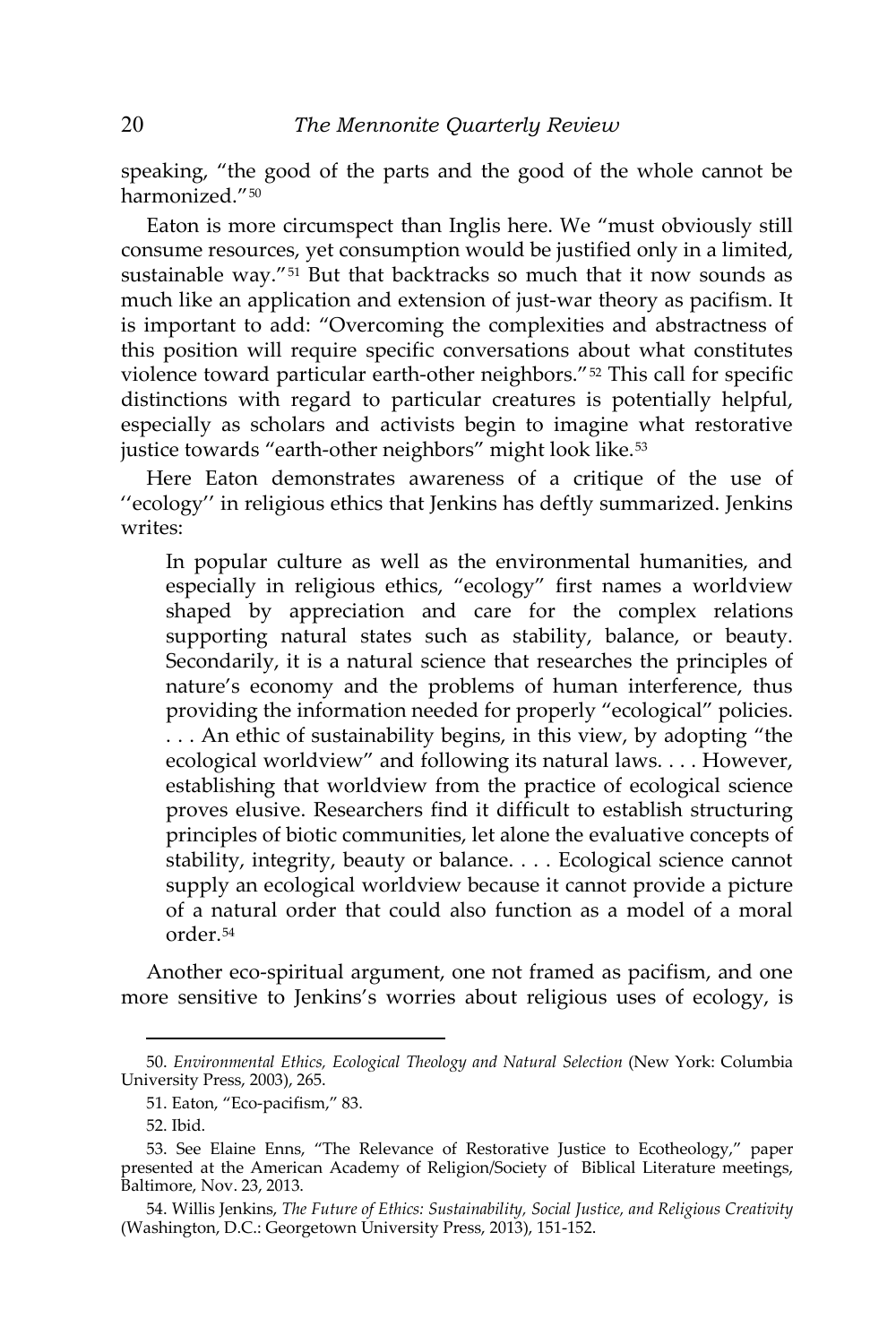provided by Tom Finger, another creation care pioneer among Anabaptists.[55](#page-14-0) Finger pursues an agenda similar to that of Inglis and Eaton and engages many of the same eco-theologians, but with more sensitivity to some of eco-spirituality's pitfalls. Finger's term for kinship or biocentrism is "organicism" and its opposite is not stewardship but the Darwinian or "conflictive." Moreover, while for Inglis, kinship is monolithic; for Finger, "organicism" can take many forms. Part of Finger's task is to evaluate the differences among theologians who fall under the category. Following the lead of Eastern Orthodox eco-theologians, most important for Finger is to contend that a theological account of organicism does not require a process theology panentheistic God but rather is best served by the transcendent God of Christian orthodoxy.<sup>[56](#page-14-1)</sup>

Panentheism emerges as a logical response to the theologies that emphasize the transcendence of God at the expense of the immanence of God. In the terms of our discussion, this means theologies that emphasize God's hierarchical relationship to creation at the expense of God's participatory relationship. Whiteheadian panentheism is what becomes necessary when Christians no longer know how to talk about Incarnation and Trinity. One critical failure is to forget that God did not just become human; "God . . . became matter."<sup>[57](#page-14-2)</sup> This insight was determinative for ancient Christianity's understanding of the sacraments and icons.<sup>[58](#page-14-3)</sup> Finger devotes a lengthy and detailed section of his book to outlining a "Trinitarian theology of creation" in contrast to the more common Genesis center, leading to the conclusion that "Through Christ's incarnation, life, death and resurrection, nonhuman nature became as closely interrelated with the divine person  $\dots$  as it is with any human person."<sup>[59](#page-14-4)</sup>

<span id="page-14-0"></span><sup>55.</sup> Tom Finger, *Self, Earth, and Society: Alienation and Trinitarian Transformation* (Downers Grove, Ill.: Intervarsity, 1997).

<span id="page-14-1"></span><sup>56.</sup> Tom Finger. See also his "Trinity, Ecology, and Panentheism," *Christian Scholars Review* 27 (Fall 1997), 74-98.

<span id="page-14-2"></span><sup>57.</sup> Elizabeth Briere, "Creation, Incarnation and Transfiguration: Material Creation and Our Understanding of It," *Sobornost* 11/1-2 (1989), 35. Quoted in Weaver, 127.

<span id="page-14-3"></span><sup>58. &</sup>quot;Because of [the incarnation] I salute all matter with reverence, because God has filled it with His grace and power. Through it my salvation has come to me. Was not the thricehappy and thrice-blessed wood of the cross matter? Was not the holy and exalted mountain of Calvary matter? What of the life-bearing rock, the holy and life-giving tomb, the fountain of our resurrection, was it not matter? Is not the ink in the most holy Gospel-book matter?... Do not despise matter, for it is not despicable; God has made nothing despicable."—St. John of Damascus, *On the Divine Images*, trans. David Anderson (Crestwood, N.Y.: St. Vladimir's Seminary Press, 1997), 23-24.

<span id="page-14-4"></span><sup>59.</sup> Finger, *Self, Earth, and Society*, 309. Eastern Orthodox theology is also central to Jenkins's account of eco-spirituality. In a presentation at a 2018 National Council of Churches Faith and Order meeting, a Russian Orthodox priest made this point with reference to an Orthodox icon of the nativity drawn from the non-canonical Gospel of James. In it, Mary gives birth to Jesus in a cave on the road from Galilee to Bethlehem, surrounded by animals. Joseph is absent from the birth, having gone to find a midwife. For Western theology,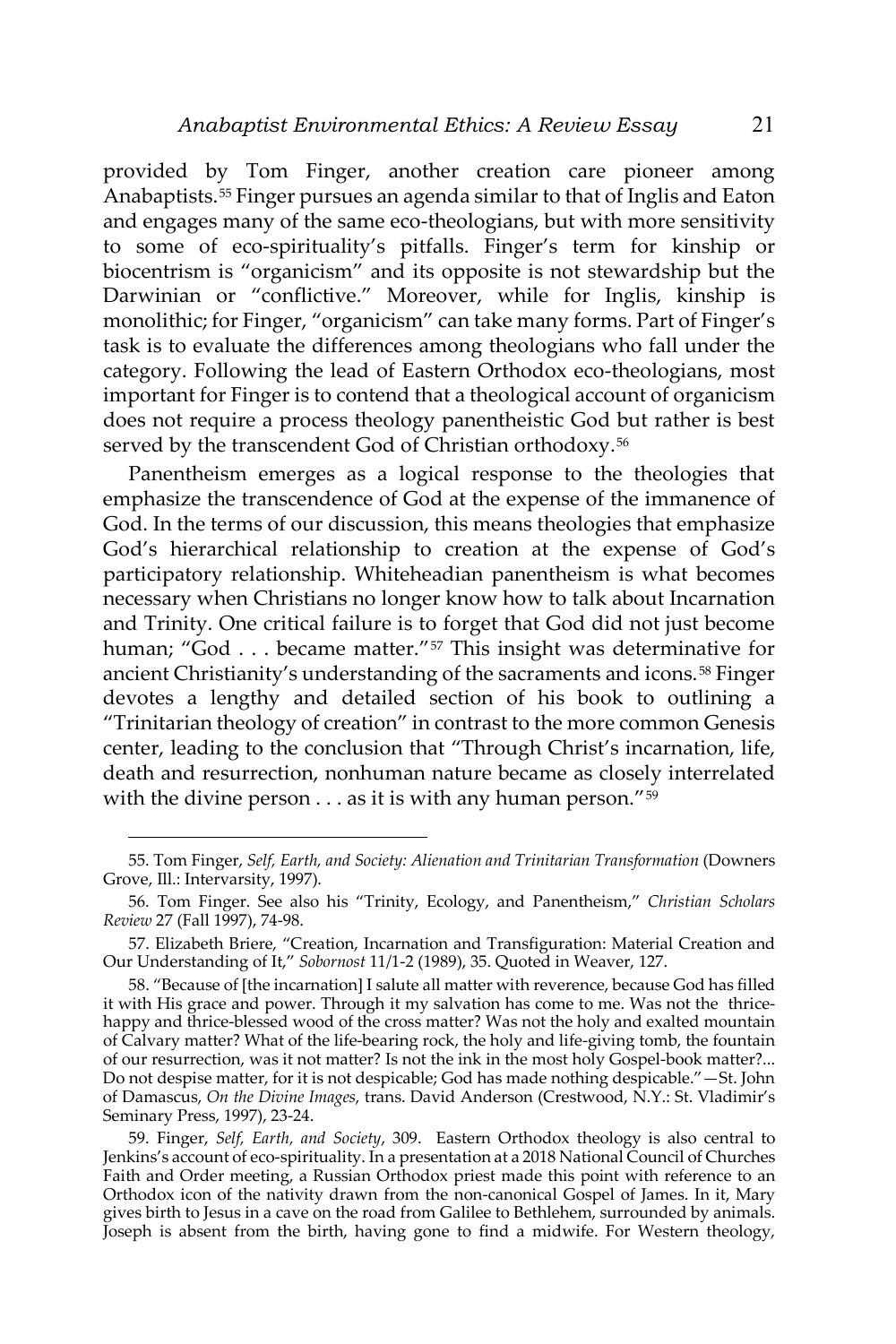If that is the case, then, as Dorothy Jean Weaver points out in her masterful summary of Jesus' sayings and actions with regard to nature, "ordinary matter and natural phenomena–the stuff of touch, taste, sounds, sight, and smell–become the occasions of epiphany, the tangible, sensory means by which Jesus reveals intangible divine reality."[60](#page-15-0) Weaver's essay sometimes sounds like a stewardship essay in its injunction to follow the example of Christ. But like Finger and the eco-spiritualists, she understands the Incarnation to occasion a profound redefinition of the relationship between God, humans, and matter. Jesus' example is inseparable from that redefinition. "If the New Testament writings depict humans nurturing the created world around them . . . they also portray the created world, in reciprocal fashion, assisting and nurturing humankind."<sup>[61](#page-15-1)</sup> We don't just serve and keep. We are served and kept. Therefore, the fact that Jesus' teachings are saturated with models and examples from the world of nature and agriculture cannot be merely pedagogically useful accidents but instead are revelatory of his redefinition of the God/human/matter relationship.[62](#page-15-2)

Finger is acutely aware of the potential problems with eco-spirituality laid out by Jenkins. In particular, he worries that organicism's emphasis on similarity, interconnectedness, and interdependence ends up shortchanging diversity. Like race, gender, and postcolonial theorists who argue that classically liberal accounts of common humanity are tools that function to repress gender and racial difference, $63$  Finger worries that organicism may do the same to other creatures.

Appeals to cosmic oneness underestimate the real differences and conflicting interests between ourselves and other creatures. They inadequately recognize that in making almost any environmental choice, the interests of some creatures must suffer. And they appeal

Joseph's absence from the birth, like his absence from conception, might just be another way of getting rid of human agency to make room for God's. But in this priest's reading, he is absent to make room for creation's agency. The earth provides the cave, the animals provide the warmth. All creation is necessary for the incarnation. This basic insight is behind the Orthodox theology that informs Finger. It may also be behind Sufjan Steven's famous Christmas song, "The Friendly Beasts."

<span id="page-15-0"></span><sup>60.</sup> Dorothy Jean Weaver, "The New Testament and the Environment: Toward a Christology for the Cosmos," in Redekop, *Creation and the Environment*, 122-138.

<sup>61.</sup> Ibid., 130.

<span id="page-15-2"></span><span id="page-15-1"></span><sup>62.</sup> Also instructive in this regard is Susan Classen, "A Spirituality of Creation Care," *Vision* (Spring 2008) 76-83.

<span id="page-15-3"></span><sup>63.</sup> The Ur-text here is Franz Fanon: "Leave this Europe where they are never done talking of Man, yet murder men everywhere they find them."—*The Wretched of the Earth*, trans. Constance Farrington (New York: Grove Press, 1963), 311.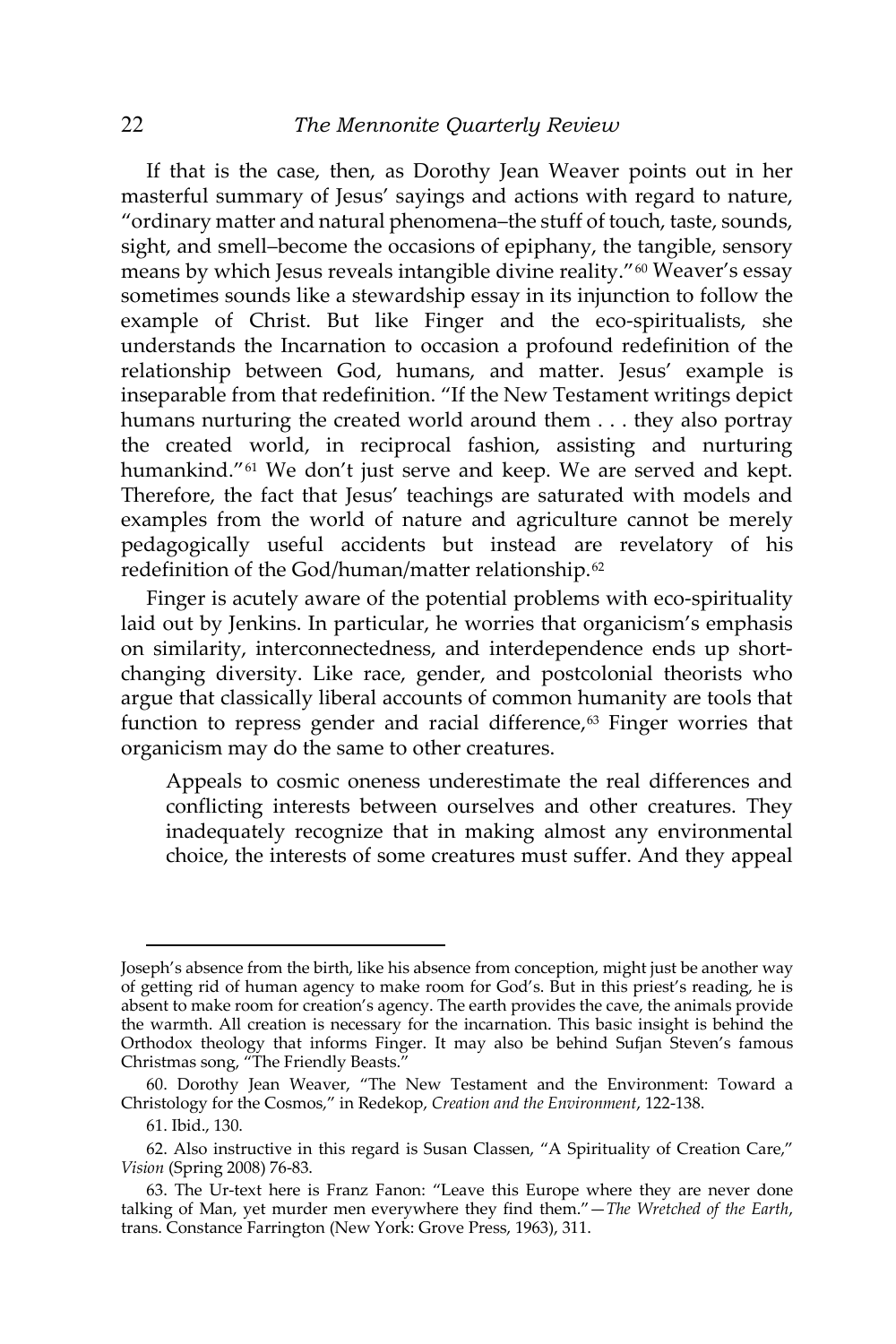to a motive that cannot provide the radical-other directedness needed for the most difficult choices.<sup>[64](#page-16-0)</sup>

By insisting on maintaining daylight between his theological account of creation and the evolutionary biology account favored by panentheist and process thinkers, Finger also leaves himself room for the specific ecopacifism of veganism we saw earlier in Nekeisha Alexis-Baker. In other words, in the event that "conformity to nature's processes" as understood by the best science turns out to mean accepting our status as predators, because Finger has not hitched his theological wagon to science, he can still make an argument for veganism.

For Finger, organicism does not lead to eco-pacifism but instead makes him sensitive to the difficulties of deriving actual ethical obligations from the fact of interconnectedness. He avoids both the categories of justice and peace, arguing instead for agape love. Like the eco-justice theologians and unlike the stewardship theologians, this love is "aroused by nonhuman creatures' intrinsic value."[65](#page-16-1) More than the eco-justice theologians, Finger seems interested in the transformation of the human enabled by such love. Finger moves in this direction because of his sustained attention to deep ecology, process theology, and eco-feminism. Yet for all his theological and philosophical detail, Finger's book has little to say about what that extension of love might look like in practice.

#### *Agrarianism*

 $\overline{a}$ 

A younger generation of Anabaptists, however, seems to agree that that extension of love looks like the organic farm.<sup>[66](#page-16-2)</sup> In this conviction, young Anabaptists participate in a significant shift in the North American environmental movement. Whereas a generation or two ago, environmentalist turned for inspiration to the wilderness and to people like John Muir and Henry David Thoreau, today they increasingly turn to the farm and to people like Wendell Berry and Wes Jackson. The old

<span id="page-16-0"></span><sup>64.</sup> Finger, *Self, Earth and Society*, 313-314, 324. Val Plumwood argues a similar point in her discussion of "Difference and Deep Ecology" in *Feminism and the Mastery of Nature*  (London: Routledge, 1993), 173-189. J. Matthew Bonzo thoughtfully addresses some of these questions in "A Curse More Ancient?" in *Rooted and Grounded*, 136-143.

<sup>65.</sup> Finger, *Self, Earth and Society*, 314.

<span id="page-16-2"></span><span id="page-16-1"></span><sup>66.</sup> Here I take up only those agrarians that seem to me best characterized as ecospiritualists or who have absorbed the most from eco-spiritualism. But not all Anabaptist agrarians are helpfully characterized that way. Roy Kaufman, one of the most influential of Anabaptist agrarians, fits more neatly in the stewardship category. See his *Healing God's Earth*. Another fascinating, and unjustly neglected, Anabaptist agrarian is Roger Epp, *We Are All Treaty People: Prairie Essays* (Edmonton: University of Alberta Press, 2008). Epp laments the loss of and imagines a return to a radically democratic agrarian populism, not of small organic farms but of large farms in revolt against Monsanto and Cargill.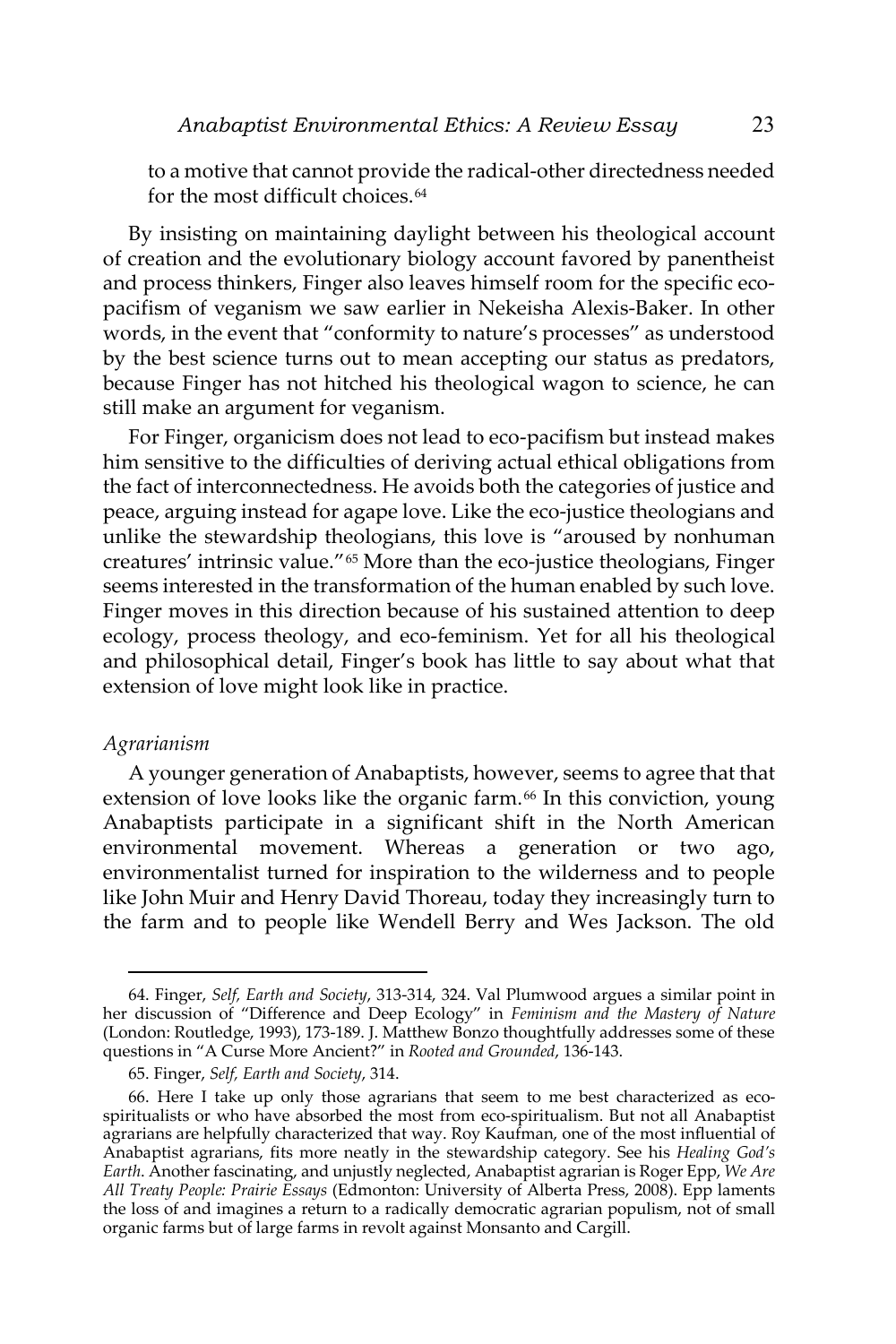wilderness ideal celebrated and fought for the preservation of places untouched by humans, thereby reinforcing the human/non-human nature gap. The garden, or small organic farm, celebrates places where humans are engaged in mutually constituting relationships with ecosystems. <sup>[67](#page-17-0)</sup>

Again, the Genesis creation narratives are central. Old Testament scholar Ted Hiebert reads Genesis 2 as an agrarian text. Genesis 1, according to Hiebert, is more clearly a stewardship text. Its injunction to "fill the earth and subdue it, have dominion over" and its identification of the human with the image of God assigns the human a "powerful, managerial role in creation" from which comes "the modern conception of the human as steward of creation."[68](#page-17-1) Genesis 2, however, "assigns humans a much more modest position in the eco-system" (120). The human (*adam*) is taken from the humus (*adamah*). The animals are presented to the human as potential partners (2:18-20). And, most importantly, the command is to "serve and keep" not "subdue and have dominion." Instead of stewarding creation, Hiebert reads Genesis 2 alongside Berry as calling us to "conform our behavior to nature's own processes and demands if we hope to survive."[69](#page-17-2)

When Jenkins writes that Anabaptists have "historically worked in close responsiveness to their land . . . thus keeping stewardship theology close to the soil of practical questions," he is footnoting David Kline, an Amish farmer and close friend of Wendell Berry. But a closer reading of Kline suggests not a stewardship ethic informed by eco-spirituality, but an eco-spirituality informed by stewardship:

Anabaptists never much cared for purging from their everyday lives what today would be considered pagan practices. When pagan Europe was Christianized, great efforts were made to eradicate every practice of pagan or earth worship. . . . Since Anabaptists were so rural and closely tied to the land that gave them sustenance, some "earthy" practices survived in their lives and rituals.<sup>[70](#page-17-3)</sup>

<span id="page-17-0"></span><sup>67.</sup> Among Mennonites this shift was occurring already in Doris Janzen Longacre's *Living More with Less* (Scottdale, Pa.: Herald Press, 1980), 44. For accounts of the shift, see Michael Pollan, *Second Nature: A Gardener's Education* (New York: Grove Press, 1991); and Purdy, *After Nature*, 231-234**.** For one Anabaptist account that continues to make use of wilderness see Todd Wynward, *Rewilding the Way* (Scottdale, Pa.: Herald Press, 2015).

<span id="page-17-1"></span><sup>68.</sup> Ted Hiebert, "Creation, the Fall, and Humanity's Ecosystemic Role," in Redekop, *Creation and the Environment*, 120.

<sup>69.</sup> Ibid., 121.

<span id="page-17-3"></span><span id="page-17-2"></span><sup>70. &</sup>quot;God's Spirit and a Theology for Living," in Redekop, ed. *Creation and the Environment*, 63-64.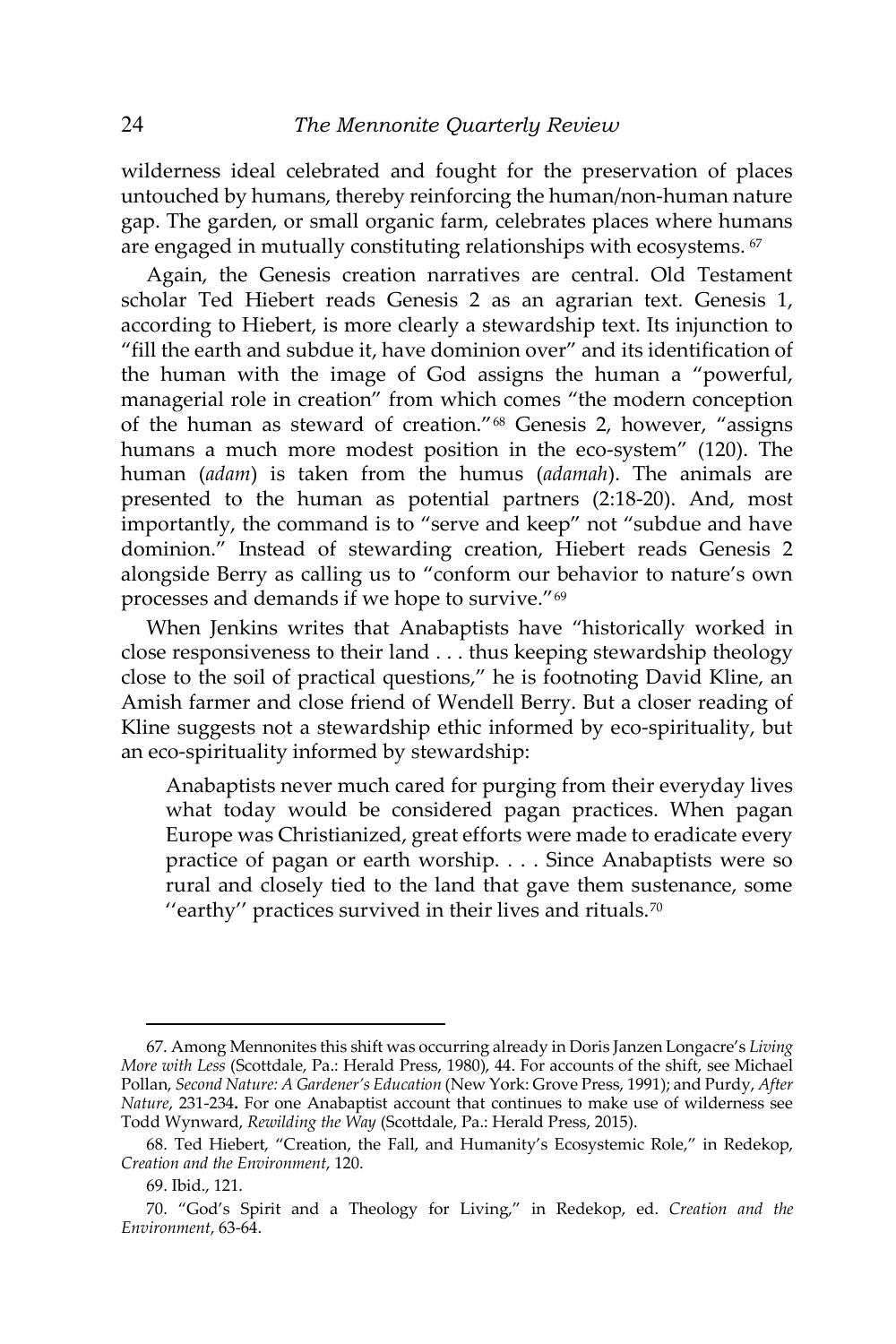While this description of Anabaptists would be controversial to many historians,<sup>[71](#page-18-0)</sup> it may be true of the Amish. At least Kline is able to back up his claim with reference to several examples of Amish practices: the register of scriptures and hymns are seasonal; seeds are planted according to astrological signs; fence posts are dug during a waning moon (64-65). The Old Order Amish celebrate weddings on Thursday (*Donnerstag*—the old German god Donar was god of marriage and agriculture). "I can easily see why ancient cultures in northern climates worshipped the sun. We farmers in the spring almost do."[72](#page-18-1)

Jenkins thought that historic Anabaptist proximity to the land might produce a stewardship ethic responsive to nature. It turns out that for contemporary Anabaptist apostles of Wendell Berry that looks like an appropriation of eco-spirituality. Such an appropriation can be seen in the work of David Kline, but it is also present in a younger generation who have returned to agriculture, but to a very different agriculture than the kind that was most common in Anabaptism's rural history.

Take, for example, Fred Bahnson's memoir, *Soil and Sacrament*, which carefully undertakes the eco-spiritual task of reconfiguring the God/nature/humanity triad into a seamless whole. There is simply no way of untangling the three objects of his quest. Or, better, any untangling becomes the symptom of disorder. Bahnson was the founding manager of the Anathoth Community Garden in North Carolina, a project of Cedar Grove Methodist Church begun in response to the murder of a neighbor. The garden was an experiment in community reconciliation, gathering church members, local families, especially migrant and low-income neighbors and youth with community service requirements. At Anathoth and in similar communities Bahnson visits in his book, diverse and often deeply wounded people come together around gardens and God, hence the title, *Soil and Sacrament*. A sacrament is a sign, but no sacramental element can be separated from the community and the communal practices of which the element is a part. To say that the soil is sacramental is only intelligible within the community gathered upon it and their practices of gardening, eating, and praying.

<span id="page-18-0"></span><sup>71.</sup> See Roydon Loewen, "Quiet on the Land: The Environment in Mennonite Historiography," *Journal of Mennonite Studies* 23 (January 2005), 151-164; as well as Redekop, "Mennonites, Creation, and Work," *Christian Scholar's Review* 22 (June 1993), 348-366.

<span id="page-18-1"></span><sup>72.</sup> Kline, "God's Spirit and a Theology for Living," 69. Kline's essay confounds conventional descriptions of liberal and conservative. It is the "liberal Amish" who have switched their weddings from Thursday to Saturday, from the agrarian to the industrial.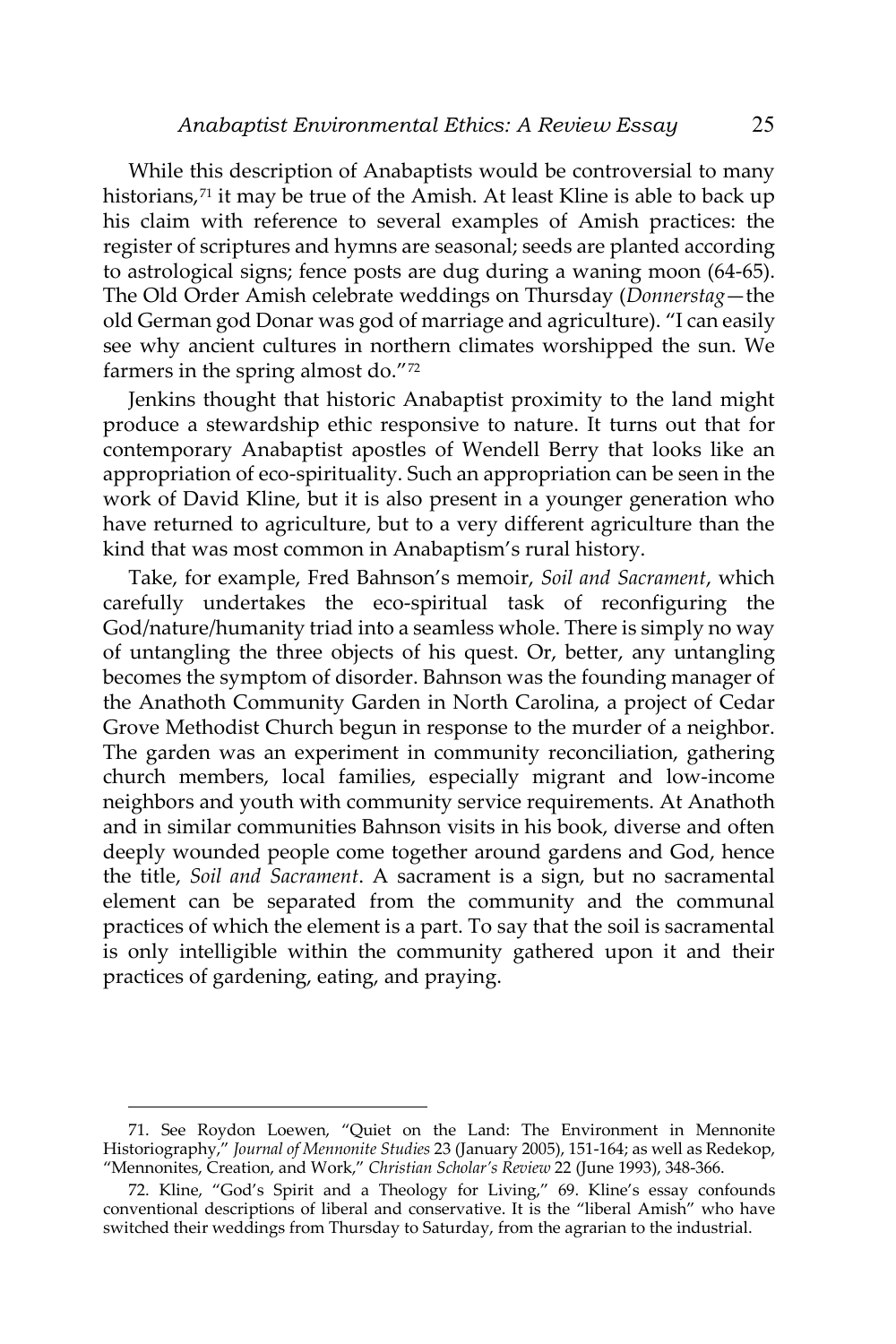### WATERSHED DISCIPLESHIP

Finally, perhaps the most promising eco-theology coming out of Anabaptist circles is the movement known as "watershed discipleship." "Watershed discipleship," according to Ched Myers, its primary exponent, intends a triple entendre. First, it knows that we are in a watershed moment of ecological crisis. Second, it locates discipleship in the context of particular bio-regions—watersheds. Third, it demands that we become disciples of our watersheds. Instead of self-identifying with arbitrarily and often violently imposed political boundaries of states, we should instead identify with our watershed, "that area of land, a bounded hydrologic system, within which all things are inextricably linked by their common water course and where, as humans settled, simple logic demanded that they become part of the community."[73](#page-19-0) Eschewing the abstractions of "nature," "creation," or "environment," Myers invites us to locate ourselves in specific, particular localities defined by topography.

Borrowing from the Senegalese environmentalist Baba Dioum, Myers writes, "We won't save places we don't love, we can't love places we don't know, and we don't know places we haven't learned. $\frac{n}{74}$  $\frac{n}{74}$  $\frac{n}{74}$  In part this reinforces Wendell Berry's claim that the question is not about saving the planet but about "how to care for each of the planet's millions of human and natural neighborhoods." It also adds a strategic claim. Prolonged resistance is more likely sustainable when people are fighting for something they are attached to. But it also points to the third piece of the triple entendre: we must re-learn our places, becoming disciples of our watersheds. Moreover, while the influence of Berry is unmistakable, they read him as a call to a particular *way* of inhabiting a place, not a call to inhabit a particular (rural) place.<sup>[75](#page-19-2)</sup> Hence, unlike the agrarians, they are able to appropriate Berry for urbanites.

Watershed discipleship has much to recommend it. One feature most worth pointing out is that it is far more attentive to issues of environmental justice than is typical of other Anabaptist writing.<sup>[76](#page-19-3)</sup> The

<span id="page-19-0"></span><sup>73.</sup> Myers, *Watershed Discipleship*, 10-11, quoting John Wesley Powell, *The Exploration of the Colorado River and Its Canyons* (New York: Dover Publications, 1961).

<sup>74.</sup> Ibid., 16.

<span id="page-19-2"></span><span id="page-19-1"></span><sup>75.</sup> Joe Wiebe's study of Berry's fiction provides a sustained and persuasive argument in favor of this way of reading Berry. The burden of Berry's fiction, he argues, is to cultivate a critical social imagination through fidelity to place, *any* place in which a reader might find him or herself. Insisting on the primacy of one particular place—the farm—as most readers of Berry do, radically undermines the range of Berry's challenge.—*The Place of Imagination: Wendell Berry and the Poetics of Community, Affections, and Identity* (Waco, Texas: Baylor University Press, 2017).

<span id="page-19-3"></span><sup>76.</sup> Canadian writers do better. See Di Brand, "this land that I love, this wide, wide prairie," in *So this is the world & here I am in it* (Edmonton: NeWest Press, 2007), 1-10; Roger Epp, *We Are All Treaty People: Prairie Essays* (Edmonton: University of Alberta Press, 2008);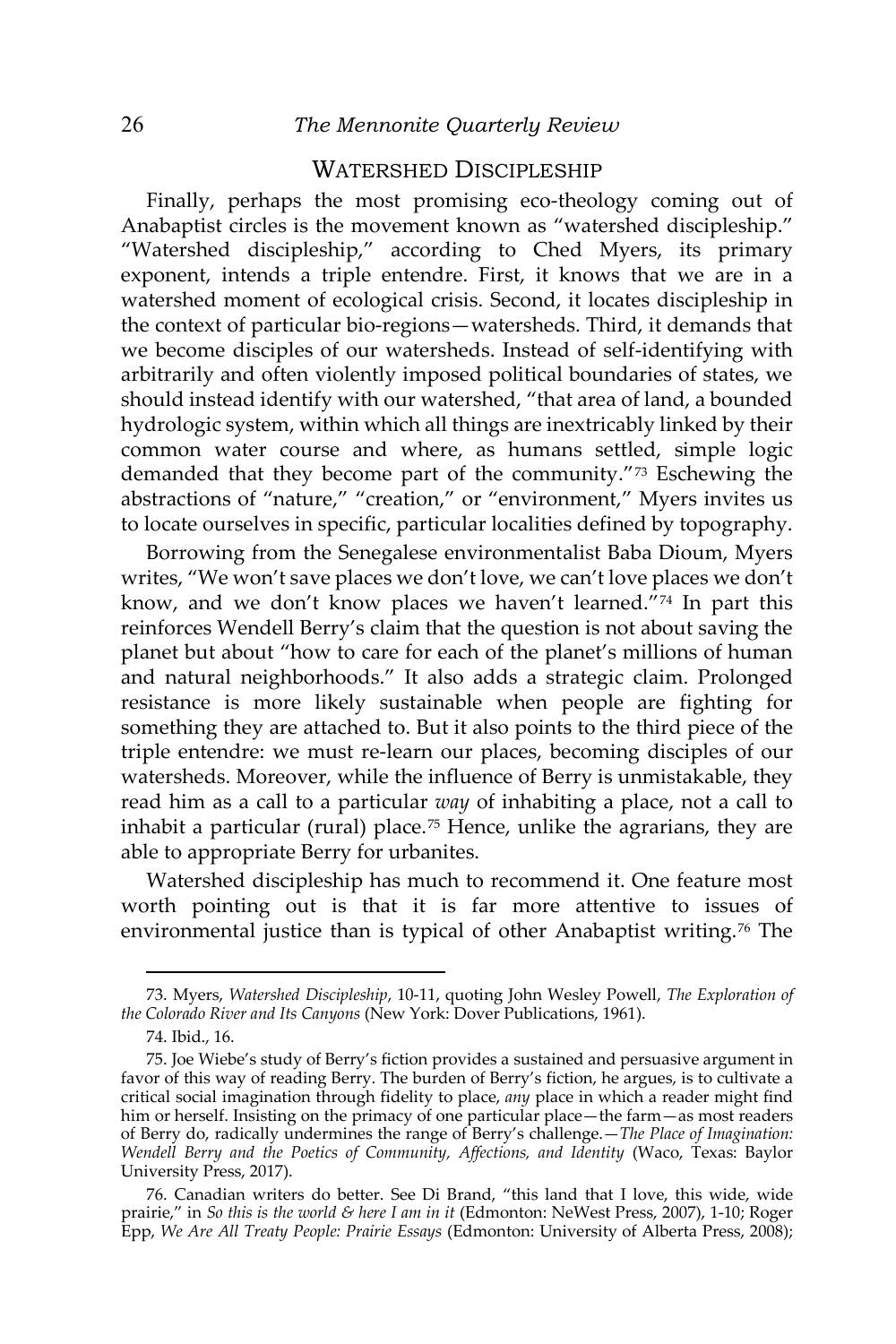term "environmental justice" is often used interchangeably with ecojustice, or seen as a more anthropocentric version of eco-justice. But Jenkins argues that environmental justice is better understood in connection with eco-spirituality.<sup>[77](#page-20-0)</sup> While significantly different in tone and content from much of ecological spirituality, environmental justice shares the conviction that the underlying problem is a misleading human/nonhuman divide while insisting that some humans are more affected by that divide than others. Like colorblindness and "race-neutrality," an appeal to human beings in the abstract can only end up reproducing existing power structures. So environmental justice activists insist on the disproportionate effects of environmental degradation on the poor and marginalized and argue that such disproportionality is the most profound symptom of humanity's alienation from nature. The ecological crisis extends beyond human destruction of the environment. It is that the poor, particularly poor people of color, are being destroyed along with the environment.[78](#page-20-1) By directing attention to the effects of environmental degradation on the poorest and most marginalized, environmental justice activists pick up and extend the central theme of eco-feminism that "dominating and destructive relations to the earth are interrelated with gender, class and racial domination."[79](#page-20-2)

Classic environmental issues such as deforestation and pollution are too often understood in terms of the damage they do to forests, air, and water. From an eco-justice perspective, the problem is that forests, air, and water deserve just treatment as much as humans. But from an environmental justice perspective, deforestation and pollution have disproportionate effects on the most vulnerable people. Deforestation is currently a problem for indigenous communities that lack the political power to protect their land. The people who live in the most polluted environments are most often people of color and the poor.<sup>[80](#page-20-3)</sup> Climate change is transforming the homes of the Inuit in Alaska and the

and Buffalo Shout, Salmon Cry: Conversations on Creation, Land Justice, and Life Together, ed. Steve Heinrichs (Waterloo, Ont.: Herald Press, 2013). See also Mennonite Central Committee's work on depleted uranium in Iraq as well as on biotechnology.

<span id="page-20-0"></span><sup>77.</sup> See Jenkins, *Ecologies of Grace*, 94-95, as well as his *The Future of Ethics: Sustainability, Social Justice, and Religious Creativity* (Washington, D.C.: Georgetown University Press, 2013), 190-231, where he takes up environmental justice in much more detail than in *Ecologies of Grace*.

<span id="page-20-1"></span><sup>78.</sup> Rob Nixon's *Slow Violence and the Environmentalism of the Poor* (Cambridge, Mass.: Harvard University Press, 2013) is one of the most useful introductions to these issues.

<span id="page-20-2"></span><sup>79.</sup> Rosemary Radford Reuther, *Gaia and God* (San Francisco: HarperOne, 1994), 2. See also the opening pages of Val Plumwood, *Feminism and the Mastery of Nature* (London: Routledge, 1993). While Anabaptist thinkers like Finger, Inglis, and Eaton engage ecofeminists, there are very few who explicitly identify as eco-feminist.

<span id="page-20-3"></span><sup>80.</sup> The most significant statistical factor in the location of toxic waste sites is race.— Jenkins, *The Future of Ethics*, 200.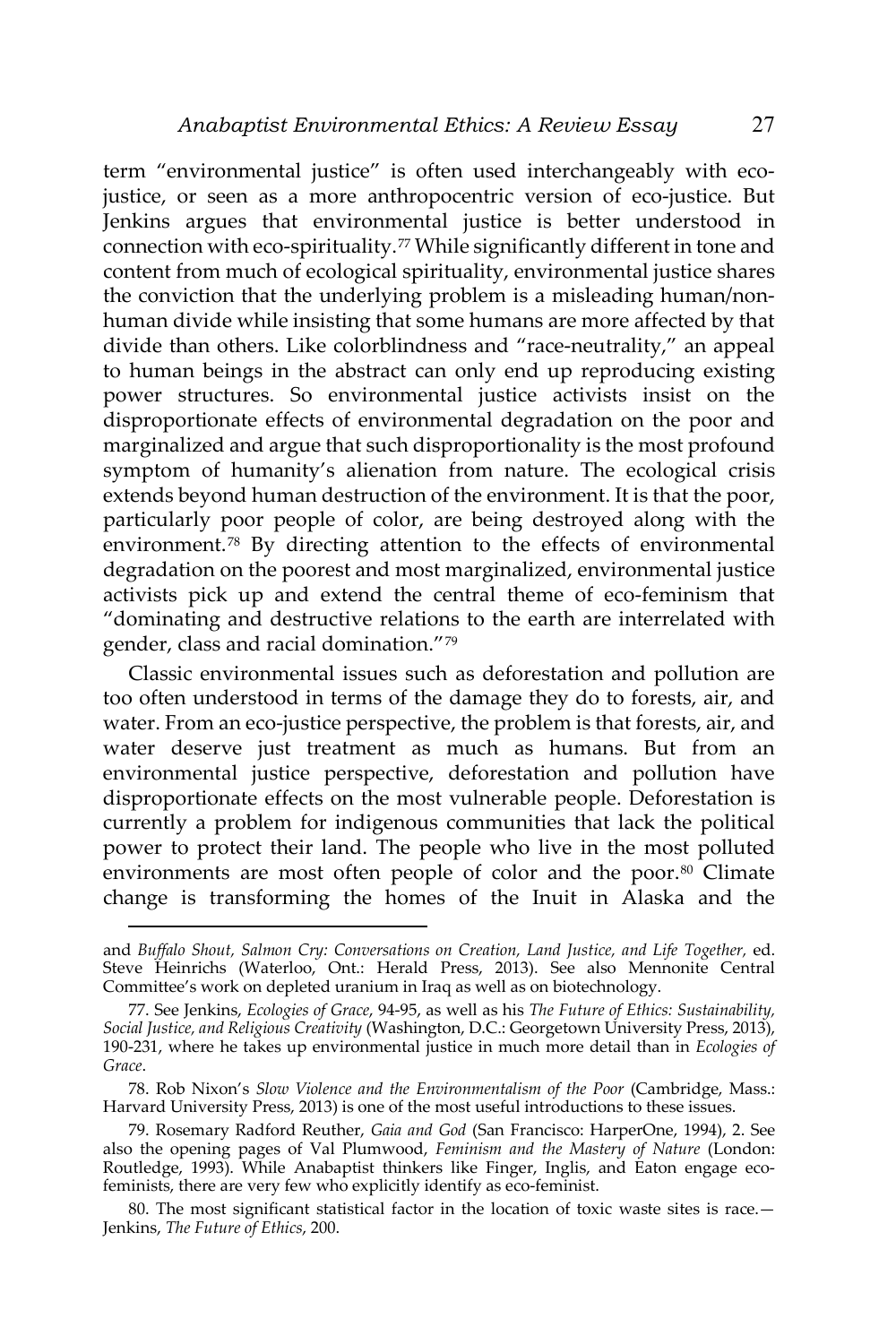pastoralists of Africa, while the wealthy northern countries can afford technological ameliorations. Holland has dikes. Bangladesh has floods.

Many of the essays collected in *Watershed Discipleship* are explicit about their identification with environmental justice movements. Sarah Nahar is clearest about this when she criticizes social justice movements for ignoring the environment and the environmental movement for ignoring people.[81](#page-21-0) Lydia Wylie-Kellerman's moving essay on water is never just about polluted water and its effects on aquatic flora and fauna but is always about the poor in El Salvador, occupied Palestine, or neighborhoods in Detroit.

#### THE POLITICS OF STORIES:

## A FUTURE FOR ANABAPTIST ENVIRONMENTAL ETHICS

With watershed discipleship, the *politics* of environmental ethics starts to move closer to the foreground. By politics I don't mean just the machinations of the state bureaucratic apparatus. I mean it in the broader sense of deliberation and contestation among diverse constituencies about creation and deployment of power to achieve the well-being of the collective—briefly, enabling organized people to challenge organized money. As such it differs from the dominant trend in both religious and secular environmental ethics, including Anabaptist versions, which foreground the metaethical issues of anthropocentrism and nature's standing.

That move has a history, which, like the field of religion and ecology itself, dates to Lynn White's famous essay "The Historical Roots of our Ecological Crisis." Virtually all this work takes for granted White's thesis that the stories we tell ourselves about the human relationship to non-human nature are determinative of ecological practice.<sup>[82](#page-21-1)</sup> "What we do about ecology depends on our ideas of the man-nature relationship. More science and more technology are not going to get us out of the present ecological crisis until we find a new religion, or rethink the old one."<sup>[83](#page-21-2)</sup>

The field of religion and ecology begins here. Because White placed the blame squarely on the shoulders of Christian theology, he prompted an energetic search for alternative spiritualities, "a new religion," often in Eastern religions or Native traditions. Because by Christian theology he meant specific medieval theological developments and because he ended his essay by invoking St. Francis, rebel against those medieval

<sup>81.</sup> Sarah Thompson, "An Ecological Beloved Community," in *Watershed Discipleship,* 105.

<span id="page-21-2"></span><span id="page-21-1"></span><span id="page-21-0"></span><sup>82.</sup> Lynn White, "The Historical Roots of Our Ecological Crisis," *Science* 155 (1967), 1203- 1207.

<sup>83.</sup> Ibid., 1206.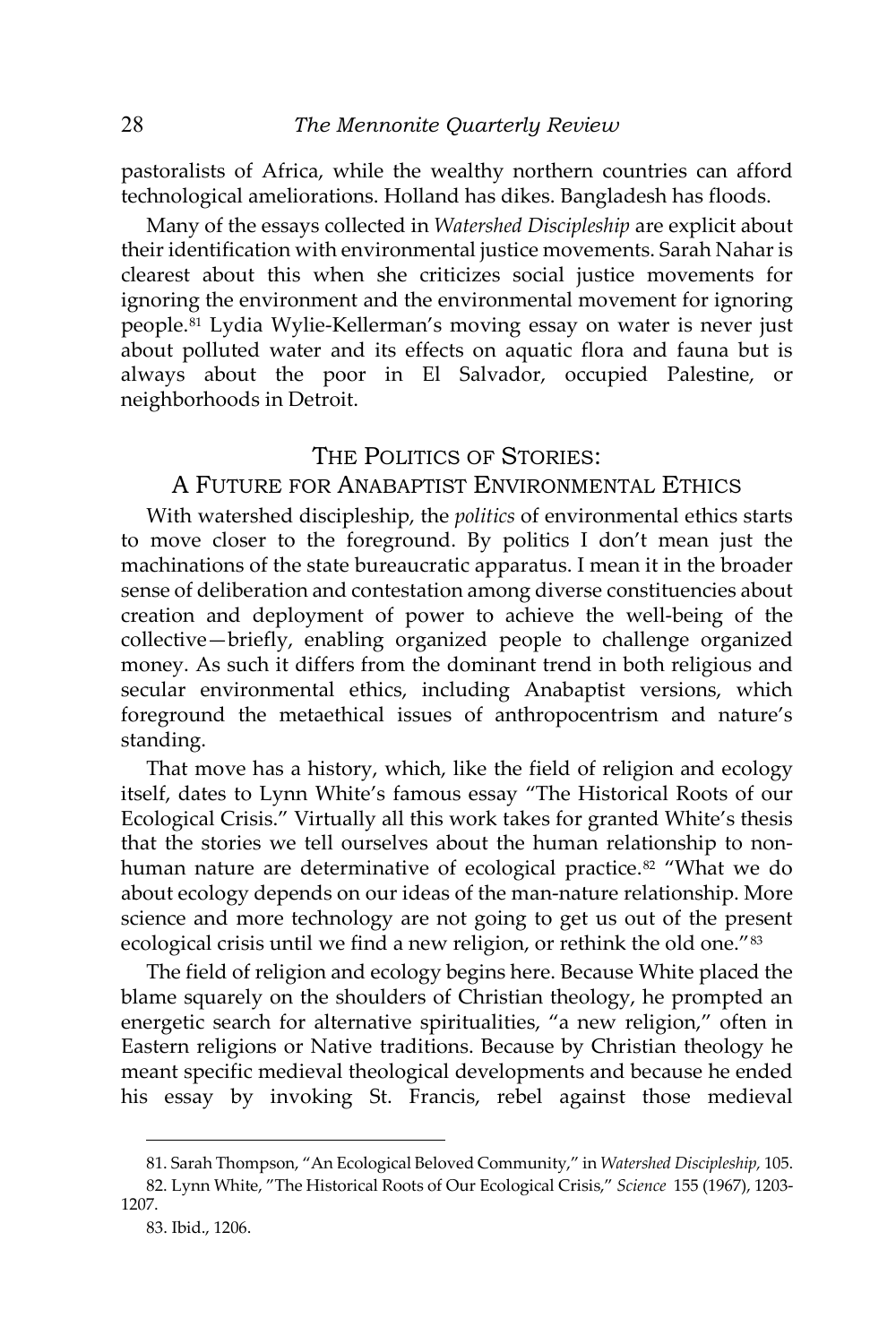developments, he also helped pave the way for a widespread rethinking among Christian theologians of the old "dominion theology."[84](#page-22-0) This has had the interesting effect of creating and sustaining an entire subfield of religious studies. [85](#page-22-1) Instead of silencing or sidelining religious studies, it promoted a flood of new work by scholars of religion attempting to find and popularize new stories. This was perhaps stated most succinctly by Thomas Berry: "It's all a question of story. We are in trouble now because we do not have a good story. We are in between stories. The Old Story the account of how the world came to be and how we fit into it—is not functioning properly, and we have not learned the New Story"<sup>[86](#page-22-2)</sup> The development of a new story, taken up institutionally by Yale's Forum on Religion and Ecology among others, required a turn to cosmology, evolutionary biology, deep ecology, and the foundational stories of non-Western traditions or a re-reading of Christianity's own foundational narratives (in the manner of the Genesis 1 and 2 re-readings outlined above) or, frequently, some combination of the two.

But is it true that, as White puts it, "what people do about their ecology depends on what they think about themselves in relation to the things around them . . . by beliefs about our nature and destiny—that is, by religion"?[87](#page-22-3) Is it true that, as Jenkins summarizes White's legacy, "Religious cosmology produces environmental behavior"?<sup>[88](#page-22-4)</sup> It isn't as obvious as it seems at first glance. Hindu veneration of the Ganges, for example, hasn't stopped the Ganges from becoming one of the most polluted rivers in the world.[89](#page-22-5) Wilma Ann Bailey recalls a visit to the ruins of Copan in the mountains of Honduras, devastated by deforestation by the ninth-century Mayan elite.<sup>[90](#page-22-6)</sup> While Gary Snyder frequently made use of White's thesis to privilege Eastern religions over Christianity, he began to question it when he became aware of massive deforestation in medieval

<span id="page-22-0"></span><sup>84.</sup> Laurel Kearns points out that this is one way to think about the differences between eco-spirituality and stewardship. The former follows White's call to "find a new religion" and the latter to "rethink the old one."—"Saving the Creation," 62.

<span id="page-22-1"></span><sup>85.</sup> Jenkins reviews the critical literature in both religious and secular environmental ethics in "After Lynn White: Religious Ethics and Environmental Problems," *Journal of Religious Ethics* 37:2 (2009), 283-309. "Nearly every book on the relation of Christianity to its environment refers to White's thesis, and most introduce their argument as a definite response to it" (285-286). He develops his own pragmatist alternative to White (and to his own *Ecologies of Grace*) in *The Future of Ethics*, 67-106.

<span id="page-22-2"></span><sup>86. &</sup>quot;The New Story," in *Teilhard in the 21st Century: The Emerging Spirit of the Earth*, ed. Arthur Fabel and Donald St. John (Maryknoll, N.Y.: Orbis Books, 2003).

<sup>87.</sup> White, "Historical Roots of Our Ecological Crisis," 1205.

<sup>88.</sup> Jenkins, "After Lynn White," 287.

<span id="page-22-6"></span><span id="page-22-5"></span><span id="page-22-4"></span><span id="page-22-3"></span><sup>89.</sup> See Kenneth Dickerman, "'The Ganges is Our Mother, there won't be any future if she dies'," *The Washington Post*, July 14, 2017.

<sup>90.</sup> Bailey, 50.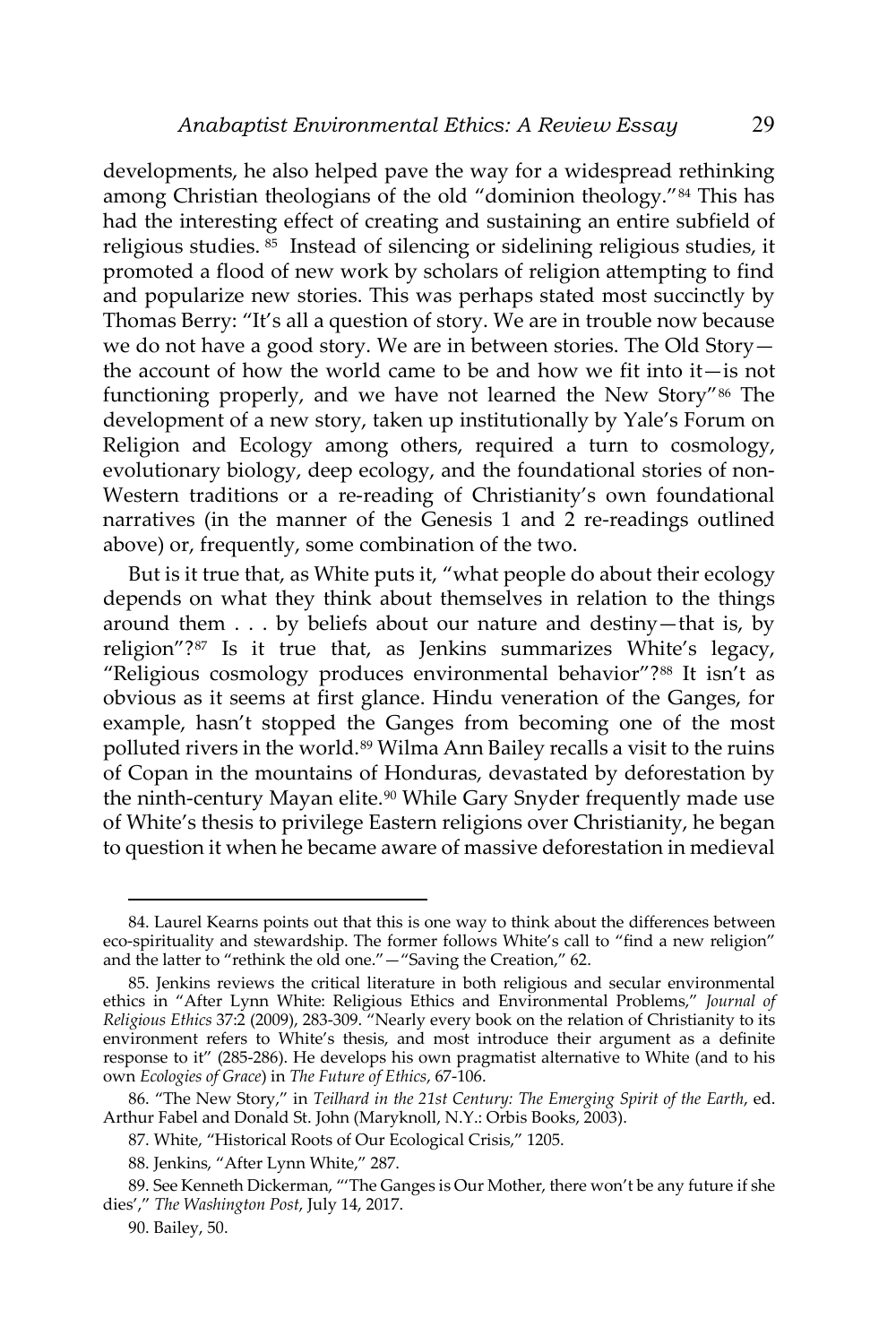China.[91](#page-23-0) James Cone, after citing biocentrist claims for universal interconnection, asks, "If white ecologists really believe that, why do most still live in segregated communities?"<sup>[92](#page-23-1)</sup> When the eco-feminist and animal liberationist Carol Adams takes up Genesis 1 her point is not to show us either that this is a story of dominion theology and therefore baleful (verses 26 and 28), or that it is clearly a vegan text (verse 29) and therefore commendable, but to ask why verse 29 has so often been overlooked. How do texts come to be read in particular ways and then become enshrined as justifications for violence? It is overlooked, she argues, because of the ways we are all embedded in the institutional violence of what she calls "corpse-eating."[93](#page-23-2) The point is not that the stories religious people tell do not matter or that religious people are often hypocrites. The point is that isolating determinative factors—whether religious cosmology or capitalism or heredity—is difficult because such factors "never, in practice, appear in isolation." They only "appear already embodied in an environment" entwined with multiple other factors in ways often too intricate to track.[94](#page-23-3) How humans are centered or de-centered cosmologically and whether we value nature instrumentally or intrinsically surely matter. But, these examples suggest, they matter less, or differently, than White thought because he had too simple a view of the relationship between theory and practice resulting in "the overriding of practical concrete judgements by generalizations."[95](#page-23-4)

Worries such as this have prompted a growing number of environmental ethicists—both religious and secular—to turn, in Amanda Baugh's words, to "more critical approaches to understanding the potential connections between religious worldviews and beliefs, attitudes, and behaviors related to the environment."[96](#page-23-5) Jenkins's second book, *The Future of Ethics,* and Baugh's ethnographic work on racial identity in religious environmentalism exemplify that critical approach.<sup>[97](#page-23-6)</sup> Such considerations are also central to Purdy's *After Nature*. In that book, Purdy

<span id="page-23-0"></span><sup>91. &</sup>quot;A Conversation with Gary Snyder," American Academy of Religion annual meeting, Nov. 20, 2011, San Francisco, citing Mark Elvin, *The Retreat of the Elephants* (New Haven, Conn.: Yale University Press, 2006).—https://www.aarweb.org/node/548.

<sup>92.</sup> James Cone, "Whose Earth Is It Anyway?" *CrossCurrents* 50, 1/2 (2000), 44.

<span id="page-23-2"></span><span id="page-23-1"></span><sup>93.</sup> Carol Adams, *Neither Man nor Beast: Feminism and the Defense of Animals* (New York: Continuum, 1994).

<span id="page-23-3"></span><sup>94.</sup> Raymond Williams, *Culture and Society: 1780-1950* (New York: Columbia University Press, 1983), 280-281.

<sup>95.</sup> Ibid., 281.

<span id="page-23-5"></span><span id="page-23-4"></span><sup>96.</sup> Amanda Baugh, *God and the Green Divide: Religious Environmentalism in Black and White* (Oakland: University of California Press, 2017), 3.

<span id="page-23-6"></span><sup>97.</sup> See ibid. and "'Green is Where It's At': Cultivating Environmental Concern at an African American Church," *Journal for the Study of Religion, Nature and Culture* 9:3 (2015), 335- 364.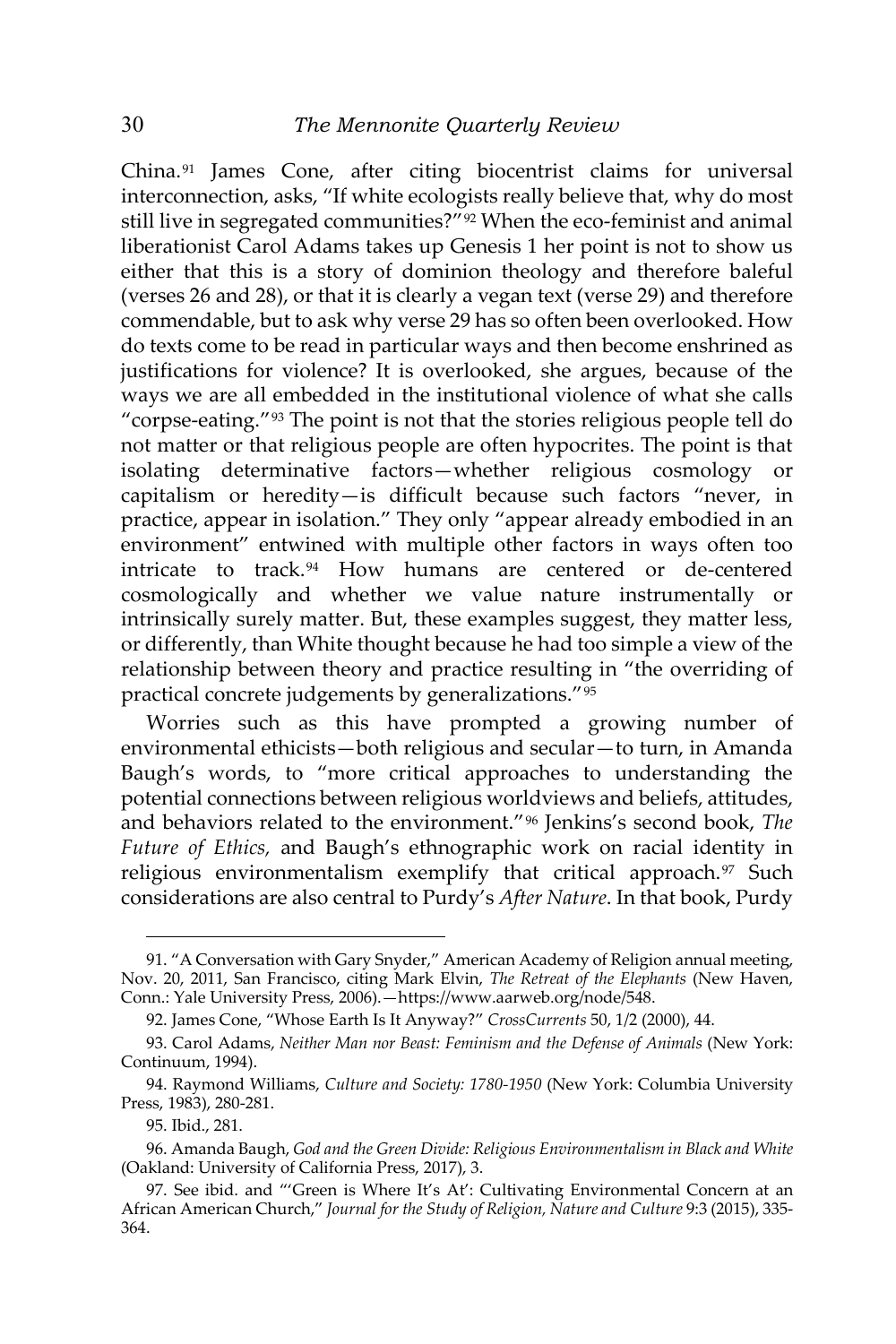canvases four versions of American "environmental imagination": the providential; the romantic; the utilitarian; and the ecological. The burden of the argument is not to recommend the ecological over all the rest, but to show how each can be equally *de-politicizing*. He doesn't mean that in each camp one will find people who prefer to work outside of the state apparatus, though that may be true. He means that

Each form of American environmental imagination has called on the natural world to underwrite, to "naturalize," one version of politics while excluding others from serious debate. Each version has in some ways powered political imagination and mobilization in support of political agendas; at the same time, each version has evaded politics, tried to shut down imagination and mobilization, by claiming that certain collective questions must be decided by nature, not by human judgment.<sup>[98](#page-24-0)</sup>

Some form of this de-politicizing pervades each of Kearns and Jenkins's three strategies. This is perhaps most obvious with appeals to nature on behalf of eco-justice. But stewardship also evades politics to the extent that stewardship theologians think collective questions must be decided by Scripture, not by human judgment. Stewardship theologians may appropriately appeal to moral agency theorists' skepticism about ecojustice's confidence in their interpretations of nature. But stewardship runs the parallel risk of ignoring the politics of scriptural interpretation. The eco-spiritualists combine both kinds of over-confidence. Berry's "New Story" combines a confidence in a particular interpretation of evolutionary cosmology with a textual essentialism about that story. That would suggest, at the least, that the most promising paths forward for ecotheology are not dependent upon a choice between eco-justice, stewardship, and eco-spirituality. We need to make sure that whatever strategy we choose, we don't let it become de-politicizing.

Such a move should not be understood to set practice against theory or politics against theology but as a recovery of a material and political description of theology's task. The critics are not saying that while theology mattered a great deal for those following in White's wake, it is relegated to a secondary and derivative status in a pragmatist or liberationist approach. They are instead saying that theology at its best is pragmatist in just this way. In Jenkins's second book, the three strategies of eco-theology have been displaced by two strategies of Christian social ethics: the cosmological one represented by White and his heirs, and the prophetic pragmatism represented by liberation theology and

<span id="page-24-0"></span><sup>98.</sup> Jedediah Purdy, *After Nature: A Politics for the Anthropocene* (Cambridge, Mass.: Harvard University Press, 2015), 31.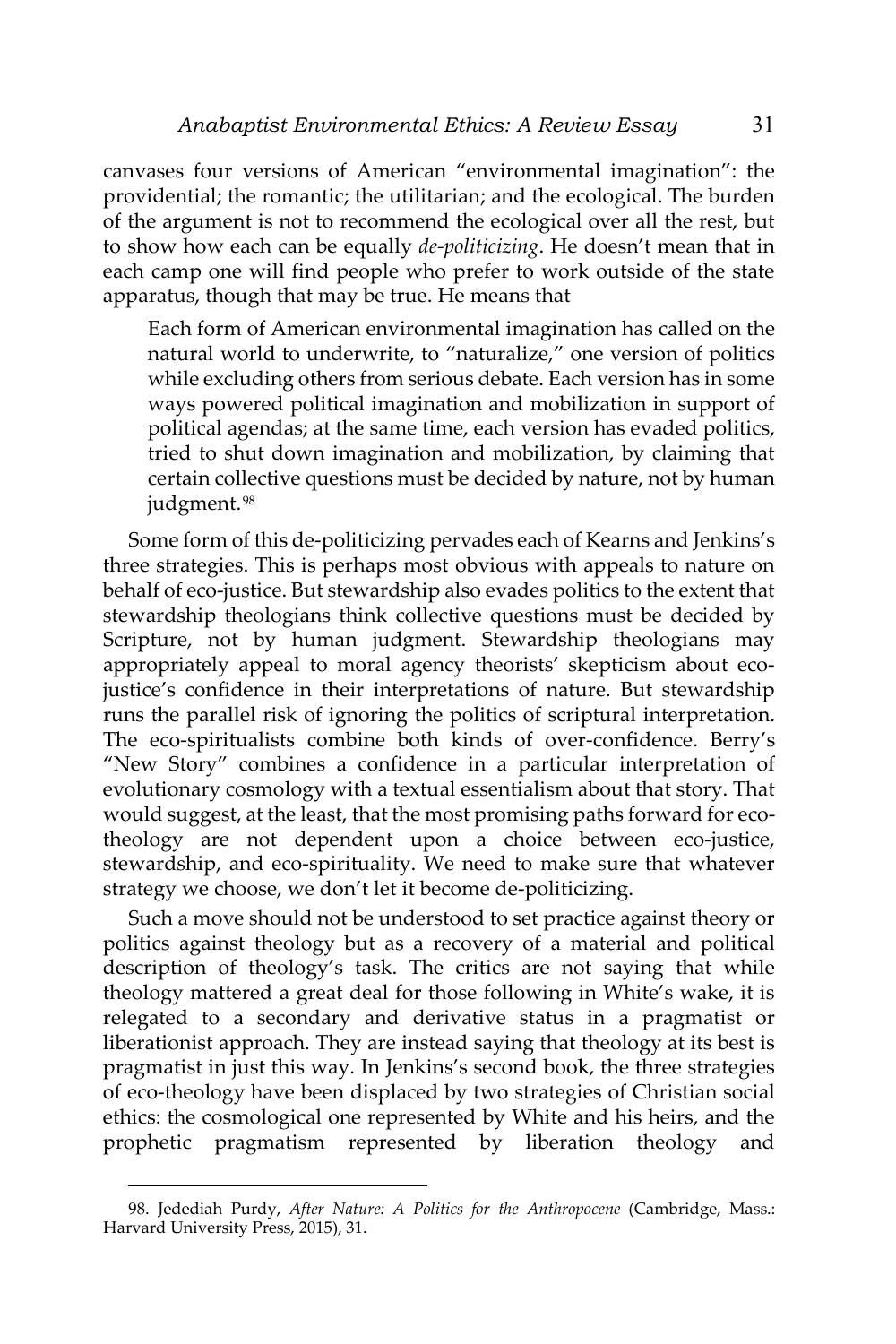postliberalism. In the cosmological strategy, Christian ethics uses "imaginative resources to reinterpret worldviews and thus alter the pictures of reality by which persons reorient their actions." In a pragmatic strategy, however, "practical action . . . does not await the outcome of interpretation; it is itself a site of interpretive production."[99](#page-25-0)

As Jenkins makes plain, while this may sound new to eco-theology, it has much in common with liberation theology. Liberationists have always understood that capitalism, patriarchy, white supremacy, and heterosexism are the contexts within which Scripture is read and, often, over-determined, and they have consistently insisted on the mutuality of action and reflection. Postliberalism, too, especially the work of Stanley Hauerwas, famous for urging the importance of narrative but always simultaneously insisting that hearing and telling the story requires a community of distinct social practices because "Our *practices* in all their diversity—including our sinful ones—exercise coercive power over us with regard to our ability to think about these matters."<sup>[100](#page-25-1)</sup>

Signs of such a shift are increasingly evident in Anabaptist circles as well. Justin Heinzekehr, for example, echoes criticisms of White's legacy when he writes, "In theological discussions, we tend to exaggerate the influence that our religious values have on the way we live, and miss the influence that our material context has on our religious values."[101](#page-25-2) While Heinzekehr locates a salutary materialism in the way watershed discipleship "tends to portray human communities as part of their natural context and . . . points us toward an understanding of our environment in its concrete form rather than in the abstract," Luke Beck Kreider raises some questions for watershed discipleship along lines parallel to Jenkins's criticisms of White. In an important series of papers delivered at the 2017 and 2018 Rooted and Grounded conferences, Beck Kreider agrees that watershed discipleship has moved further in the direction of environmental justice and concern for environmental racism than other Anabaptist writing on environmental ethics. Yet he worries that it does

 $\overline{\phantom{a}}$ 

<span id="page-25-2"></span>101. Justin Heinzekehr, "In Defense of a More Materialist Church: Marx, Mennonites and Bioregionalism." Presented at the 2018 Rooted and Grounded conference, Elkhart, Ind.

<sup>99.</sup> Jenkins, *The Future of Ethics*, 81.

<span id="page-25-1"></span><span id="page-25-0"></span><sup>100.</sup> Stanley Hauerwas and John Berkman, "A Trinitarian Theology of the Chief End of All Flesh," *In Good Company: The Church as Polis* (South Bend, Ind.: University of Notre Dame Press, 1995), 186. Jenkins's pragmatism is also distinct in important ways from both liberation theology and from postliberalism. "It differs from some liberation theologies in its openness to how communities may understand what it means to overcome" (83). In other words, pragmatists are committed to reform, but not necessarily to revolution. It differs from Hauerwas just insofar as his postliberal "view of culture seems idealized, however; it seems insulated from the flux and border crossing of its participants" (89). For an account of similar themes in relation to Mennonites see Luke Beck Kreider, "Mennonite Ethics and the Ways of the World: Rethinking Culture for Renewed Witness," *Mennonite Quarterly Review* 86 (Oct. 2012), 465-492.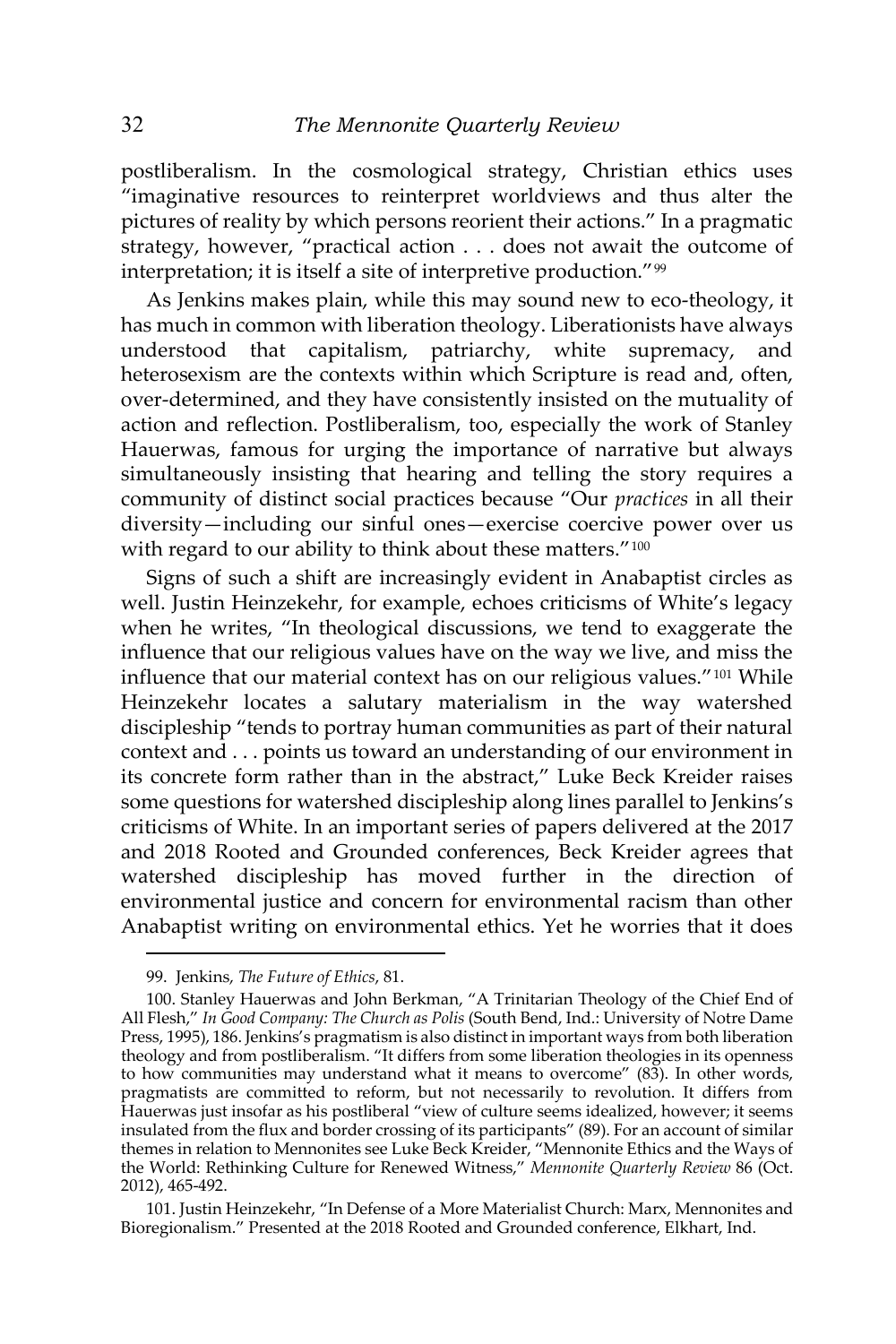not go far enough and that it risks claiming that certain collective questions must be decided by watersheds, not by human judgment. The call to "become disciples of our watersheds" can give the impression that "the pre-political features of place—climate, topography, and especially water course—are most fundamental and most morally grounding."<sup>[102](#page-26-0)</sup> In doing so, they risk neglecting sustained attention to the politics of privilege and the long histories of racialized deformation of those watersheds and their inhabitants.

Beck Kreider is quick to acknowledge that "Watershed disciples are attuned to these dynamics, and environmental justice is squarely on their radar," but he discerns a disconnect between their stated concerns for environmental racism and their definition of watershed.

[T] he ideal of a just and sustainable America maintained through ecologically sound planning principles seems to overlook the power and significance of racism in the formation of our national political ecology. A watershed commonwealth can still be cleared of natives, red-lined, and racially zoned.[103](#page-26-1)

Though Beck Kreider doesn't put it in exactly this way, he is channeling Jenkins's pragmatism. Where Jenkins says we should begin with responses to concrete problems instead of cosmology, Beck Kreider urges watershed disciples to begin from the resistance movements of environmental justice instead of from hydrology. We don't need to become disciples of our watersheds so much as disciples of the environmental justice movements of the most vulnerable in our watersheds. It is possible that that might turn out to be a distinction without a difference. But, Beck Kreider suggests, it is only *after* those histories are told and after that discipleship is undertaken that we can even know if the specificity of the watershed is the most useful way to locate environmental ethics.

Environmental justice starts not with the supposed "concreteness" of hydrology but with the *historical* fight against racism and the *political*  insistence upon basic human rights. Upon that ground, grassroots politics struggle toward the healing of a region's ecological relations. The fight for rights to clean water, air, and soil is what grounds concern for a particular *place*.[104](#page-26-2)

<span id="page-26-0"></span><sup>102.</sup> Luke Beck Kreider, "Varieties of Anabaptist Environmentalism and the Challenge of Environmental Racism," presented at 2018 Rooted and Grounded conference, Elkhart, Ind., 8.

<sup>103.</sup> Ibid.

<span id="page-26-2"></span><span id="page-26-1"></span><sup>104.</sup> Ibid., 9. It is only fair to note that something like this is precisely how Myers (and many others in the Watershed Discipleship collection) describes his journey to watershed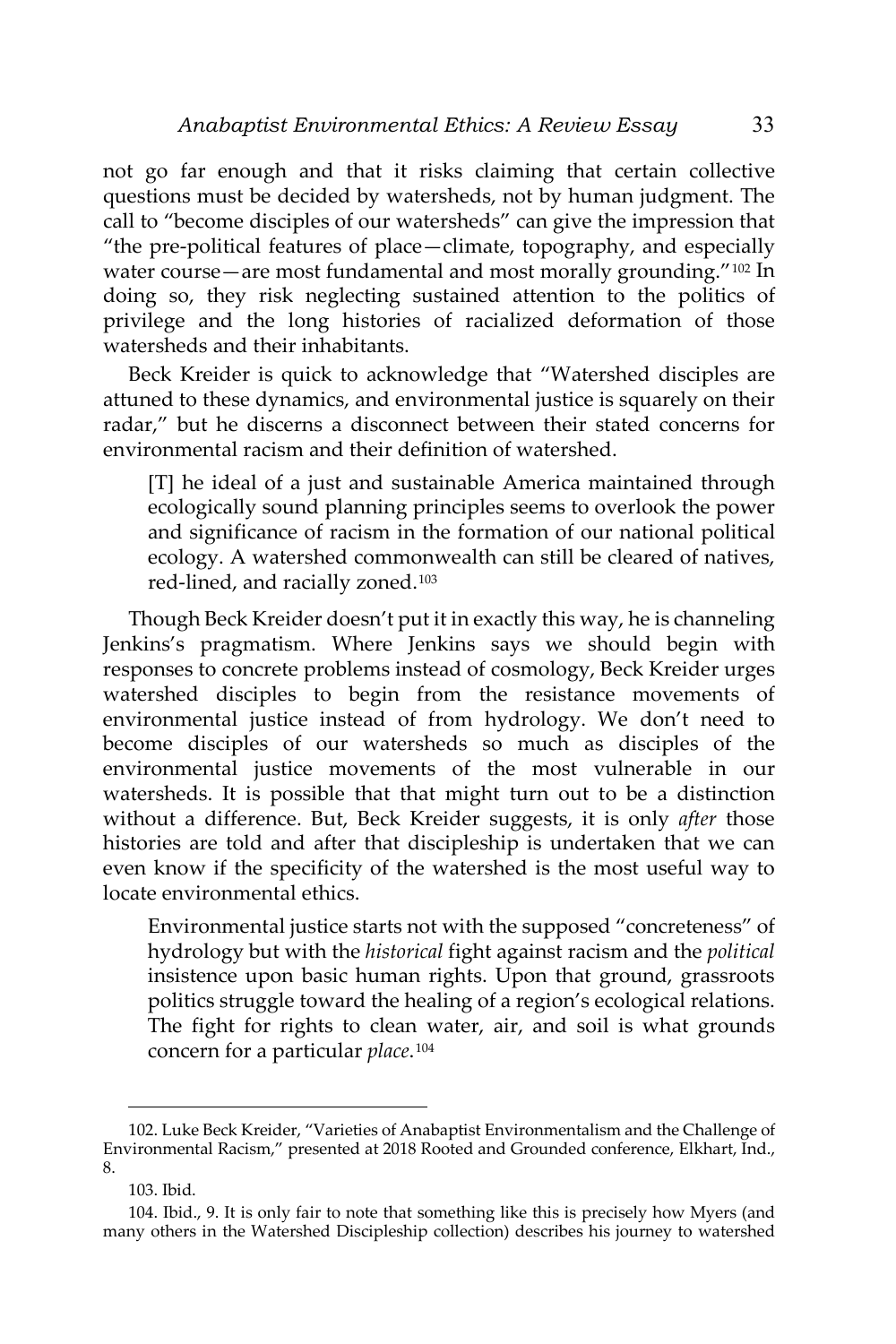In one reading, Jenkins and Beck Kreider are urging the church to engage more intently with social movements. But that would miss the way they are also suggesting that doing so might prompt the church to recover itself as a social movement. As Jenkins puts it,

"The church" in this [pragmatic] strategy appears not as the community of a certain worldview, story, or identity. It is rather more like a social movement or a mission project, constantly seeking to open possibilities of response to God amidst difficult and changing conditions.[105](#page-27-0)

One might put it more strongly: it is only when the church ceases to be a social movement that its theology turns toward abstraction, from pragmatism and liberationism to cosmology.[106](#page-27-1)

It should be noted, in White's defense, that there is a sense in which he seemed aware of this. Early in his essay, after reviewing the many facets of the ecological crisis,[107](#page-27-2) he wrote,

There are many calls to action, but specific proposals, however worthy as individual items, seem too partial, palliative, negative.... What shall we do? No one yet knows. Unless we think about fundamentals, our specific measures may produce new backlashes more serious than those they are designed to remedy.[108](#page-27-3)

It is against this melancholic background that White was driven to step back and "clarify our thinking by looking, in some historical depth, at the presuppositions that underlie modern technology and science." It wasn't that White was somehow overlooking the possibility of beginning with responses to concrete problems, but that he had begun to despair of the responses. It was this skeptical pessimism, perhaps, more than a commitment to philosophical idealism or textual essentialism, that produced the argument. One might even venture to say that it is this melancholic uncertainty that produced the philosophical idealism. But if

discipleship as beginning with "Years of solidarity work in the 1980s with the Indigenous communities struggling for self-determination throughout the Pacific Basin."

<sup>105.</sup> Jenkins, *The Future of Ethics*, 84.

<span id="page-27-1"></span><span id="page-27-0"></span><sup>106.</sup> For some this means that theology must become ethnography. One problem with this is that very few theologians have the training to be good ethnographers. The more important point is that it is not always easy to tell when a theology is or is not rooted in Christian practice. The christologies of the early church are in fact careful reflections upon who Jesus must be in light of their worshipping practices, but are regularly mistaken for ethereal abstractions.

<span id="page-27-3"></span><span id="page-27-2"></span><sup>107.</sup> Importantly, though this was 1967, White notes, among other things, "Our present consumption of fossil fuels threatens to change the chemistry of the globe's atmosphere as a whole, with consequences which we are only now beginning to guess."—White, "Historical Roots of Our Ecological Crisis," 1204.

<sup>108.</sup> Ibid., 1204.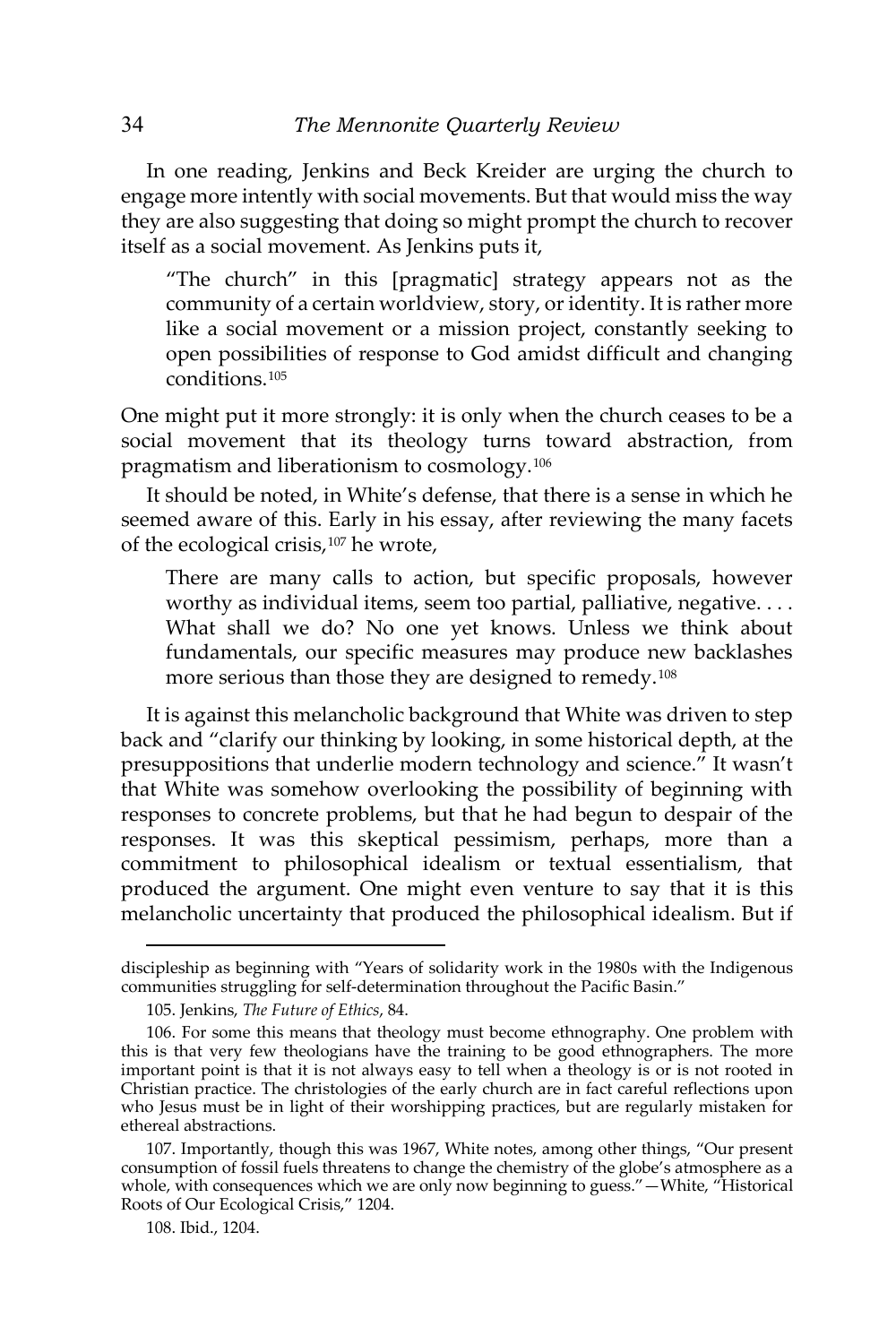that is the case, moving beyond White will mean more than recovering a healthy materialism. It will mean dwelling with and in the skeptical pessimism. Jenkins knows this, knows his pragmatist "strategy from below" risks "moving too softly and too slowly,"[109](#page-28-0) that it may reasonably be suspected of seeming "partial and palliative." Myers knows it too.

Advocating for and experimenting with models of watershed ecclesiology might seem unrealistic amid the super-concentrations of political and economic power today. . . . We will have to find the spiritual resources, fierce patience, and communal stamina for the long-term prospect of living and working against mainstream culture, while stubbornly incubating radical alternatives that may only germinate in the long-term.[110](#page-28-1)

Myers, like Purdy and many others, envisions a radically democratic environmental movement from below in which drops in the bucket become pebbles in the avalanche<sup>[111](#page-28-2)</sup>-strong enough to break the concentrations of wealth, power, and privilege that maintain the current political stalemate. Because ''the long-term'' is exactly what is in question, there is no reason to be optimistic about that possibility. Is there reason to be hopeful?

David Roberts, Vox's great climate journalist, has written as well on this subject as anyone I know.

The Very Serious thing to do is always to predict that things will not substantially change. If you say, "There will be a series of brilliant innovations that make clean energy cheap," or, "There will be a sea change in public opinion on climate," or, "Young people will take over and revive politics," you sound like a hippie dreamer. Those aspirations are a matter of faith, a triumph of hope over experience.<sup>[112](#page-28-3)</sup>

Yet Roberts's claim is not to recommend faith and hope over experience but to get us to see that faith and hope are the products of experience. Myers does not call for incubating radical alternatives in the face of contrary experience, but because of his own long-term experience with radical social movements.

<span id="page-28-0"></span><sup>109. &</sup>quot;Atmospheric Powers, Global Injustice, and Moral Incompetence: Challenges to Doing Social Ethics from Below," *Journal for the Society of Christian Ethics* 34:1 (2013), 82.

<sup>110.</sup> Myers, "Toward Watershed Ecclesiology," in *Watershed Discipleship,* 214.

<span id="page-28-2"></span><span id="page-28-1"></span><sup>111.</sup> I borrow this phrasing from singer/songwriter Trent Wagler.—"Four Men, Two Wheels and a Sustainable Vision," *Bicycle Times*, Aug. 2, 2011.

<span id="page-28-3"></span><sup>112.</sup> See "Hope and Fellowship," https://grist.org/climate-energy/hope-and-fellowship/; and "The Case for Conditional Optimism on Climate Change."—www.vox.com/energyand-environment/2018/12/28/18156094/conditional-optimism-climate-change.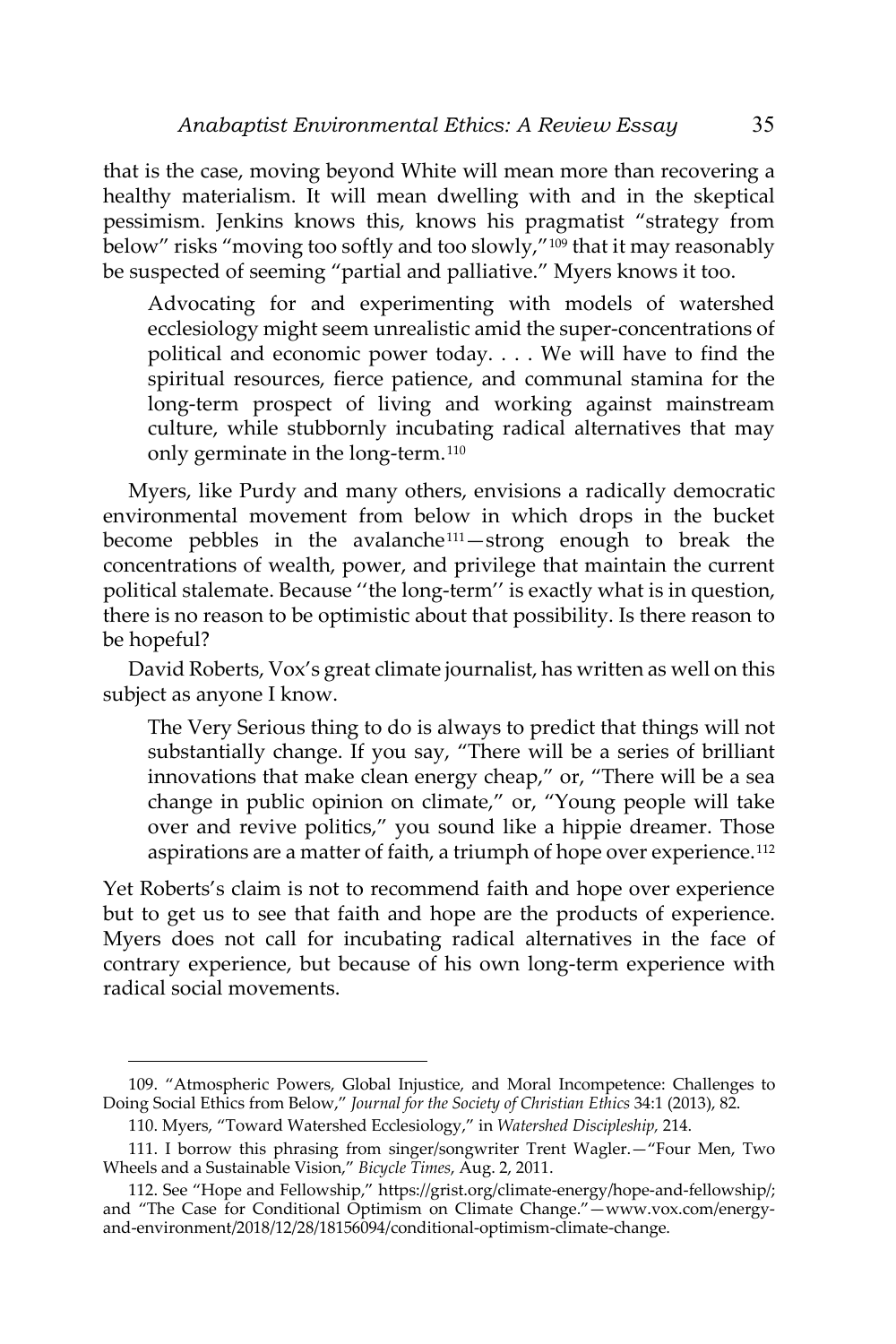## 36 *The Mennonite Quarterly Review*

It may be that just such a social movement is now here in the form of the Sunrise Movement, a youth-led movement of thousands of people with hubs in 250 American cities demanding climate justice. The name suggests hopefulness, but their website makes it clear that they mean far more than that. "Together, we will change this country and this world, sure as the sun rises each morning," reads the homepage. Koheleth, the old man who writes what we call Ecclesiastes, opens his book with a vision of the rising of the sun as a harbinger of futility. He ends it by judging the youth for their frivolity. The Sunrise Movement is asking us to rewrite that book from the perspective of the youth with which it ends. They take up the mantle of the prophet. They have had enough of the old, in the form of elected officials from both parties, lecturing them on realism. "One generation goes and another comes," is precisely the realism in which they take refuge.<sup>[113](#page-29-0)</sup>

\_\_\_\_\_\_\_\_\_\_\_\_\_\_\_

<span id="page-29-0"></span>113. Ecclesiastes 1:4.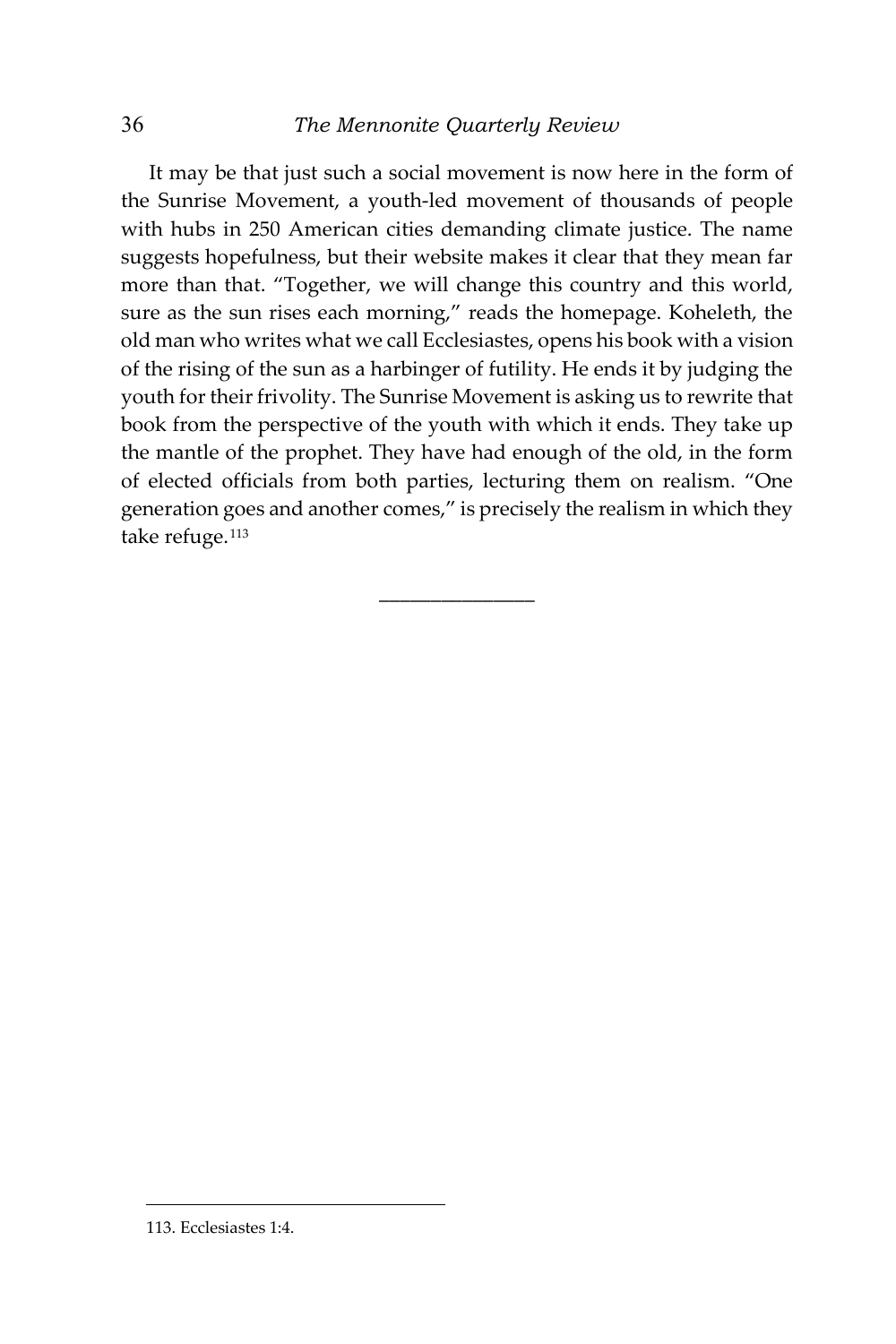### ANABAPTIST CREATION CARE BIBLIOGRAPHY

- Bahnson, Fred. *Soil and Sacrament: A Spiritual Memoir of Food and Faith* (New York: Simon and Schuster, 2013).
- Berry, Malinda. "The gifts of an extended theological table: MCC's World Community Cookbooks as organic theology," in *A Table of Sharing: Mennonite Central Committee and the Expanding Networks of Mennonite Identity,* ed. Alain Epp Weaver and Robert Kreider (Telford, Pa.: Cascadia, 2011), 284-309.
- Brandt, Di. *So This is the world and here I am in it* (Edmonton: NeWest Press, 2007).
- Brubaker, Kenton. "Ecology," *Mennonite Encyclopedia* (Scottdale, Pa.: Herald Press, 1990), 5: 210-11.
- Comstock, Gary. "Must Mennonites be Vegetarians?" *The Mennonite*, June 23, 1992.
- Driscoll, Cathy A., Elden Wiebe, and Bruno Dyck. "Nature is Prior to Us: Applying Catholic Social Thought and Anabaptist Mennonite Theology to the Ethics of Stakeholder Prioritization for the Natural Environment," *Journal of Religion and Business Ethics* 3:1 (2012). https://via.library.depaul.edu/jrbe/vol3/iss1/3/.
- Eaton, Matthew. "Eco-pacifism and the Anabaptist Vison, *Conrad Grebel Review,* 29:2 (Spring, 2011), 71-94.
- Epp, Roger. *We Are All Treaty People: Prairie Essays* (Edmonton: University of Alberta Press, 2008).
- Epp-Thiessen, Dan, ed. "Creation Care," (Spring 2008 issue of *Vision* with multiple articles dedicated to creation care)
- Finger, Reta Halteman, ed. "Earthkeeping: A Christian Ecofeminist Vision," (May 1990 issue of *Daughters of Sarah* with multiple articles on earthkeeping).
- Finger, Tom. *Self, Earth, and Society* (Downers Grove, Ill.: Intervarsity, 1997).

\_\_\_\_\_\_\_. "Trinity, Ecology, and Panentheism," *Christian Scholars Review* 27 (Fall 1997), 74-98.

"Evangelicals, Eschatology, and the Environment" (Wynnewood, Pa.: Evangelical Environmental Network), 1998).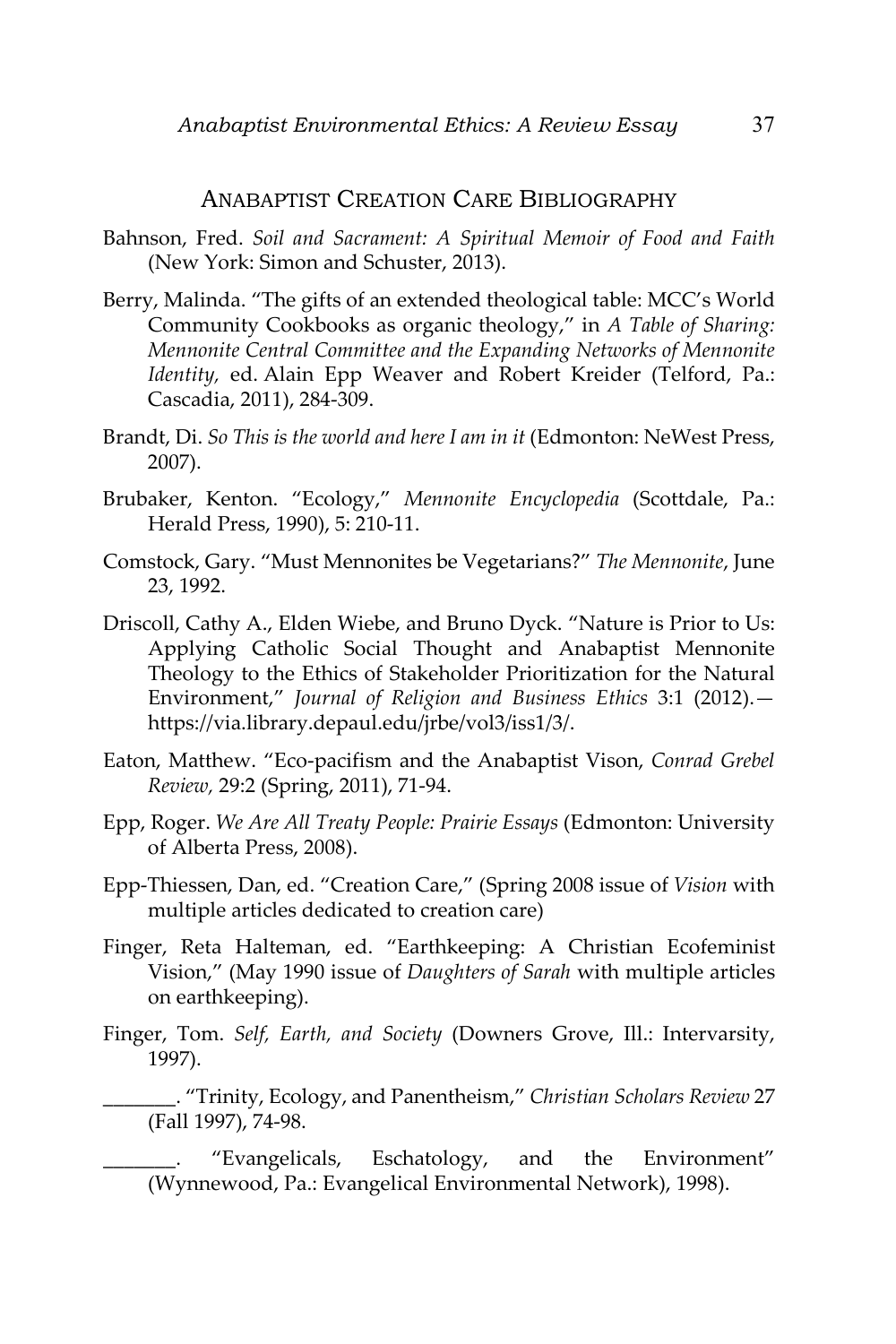- Friesen, Duane and Bradley Guhr. "*Metanoia* and Healing: Toward a Great Plains Land Ethic," *Journal of Religious Ethics* 37 (2009), 723-753.
- Friesen, Patty. *For the Beauty of the Earth: Women, Faith, and Creation Care* (Scottdale, Pa.: Herald Press, 2009).
- Gascho, Luke. *Creation Care: Keepers of the Earth* (Goshen, Ind.: MMA Stewardship Solutions, 2008).

\_\_\_\_\_\_\_. "Living in and as God's Creation," a series of essays for Adult Bible Study (Newton, Kan.: Faith and Life Resources, 2006).

- Harker, Ryan and Janeen Bertsche Johnson. *Rooted and Grounded: Essays on Land and Christian Discipleship* (Eugene, Ore.: Pickwick, 2016).
- Harker, Ryan and Heather L. Bunce. *The Earth is the Lord's: Essays on Creation and the Bible in Honor of Ben C. Ollenburger* (University Park, Pa.: Eisenbrauns, 2019).
- Heinrichs, Steve, ed. *Buffalo Shout, Salmon Cry: Conversations on Creation, Land Justice and Life Together* (Waterloo, Ont.: Herald Press, 2013).
- Hiebert, Theodore. *The Yahwist's Landscape: Nature and Religion in Early Israel* (Oxford: Oxford University Press, 1996).

\_\_\_\_\_\_\_. "The Human Vocation," in *Christianity and Ecology: Seeking the Well-Being of Earth and Humans*, ed. Dieter T. Hessel and Rosemary R. Ruether (Cambridge: Harvard University Press, 2000), 135-154.

\_\_\_\_\_\_\_. "Rethinking Dominion Theology," *Direction* 25/2 (Fall 1996), 16- 25.

- Hostetler, Ann. "A Valediction Forbidding Excommunication: Ecopoetics and the Reparative Journey Home in Recent Work by Di Brandt," *Journal of Mennonite Studies* 28 (2010), 69-86.
- Inglis, Nathanael. "The Kinship of Creation: An Anabaptist Ecological Anthropology," *Conrad Grebel Review,* 30:2 (Spring, 2012), 162-187.

\_\_\_\_\_\_\_. "Creation and Community: The Roots of an Anabaptist Environmental Ethic," *Brethren Life & Thought* 62:2 (Fall/Winter 2017- 2018), 1-11.

Janzen Longacre, Dorothy*. Living More with Less* (Scottdale, Pa.: Herald Press, 1980).

\_\_\_\_\_\_\_. *The More with Less Cookbook* (Scottdale, Pa.: Herald Press, 1976).

Janzen, Waldemar. "Geography of Faith," *Still in the Image: Essays in Biblical Theology and Anthropology* (Winnipeg: CMBC Publications, 1982), 137-157.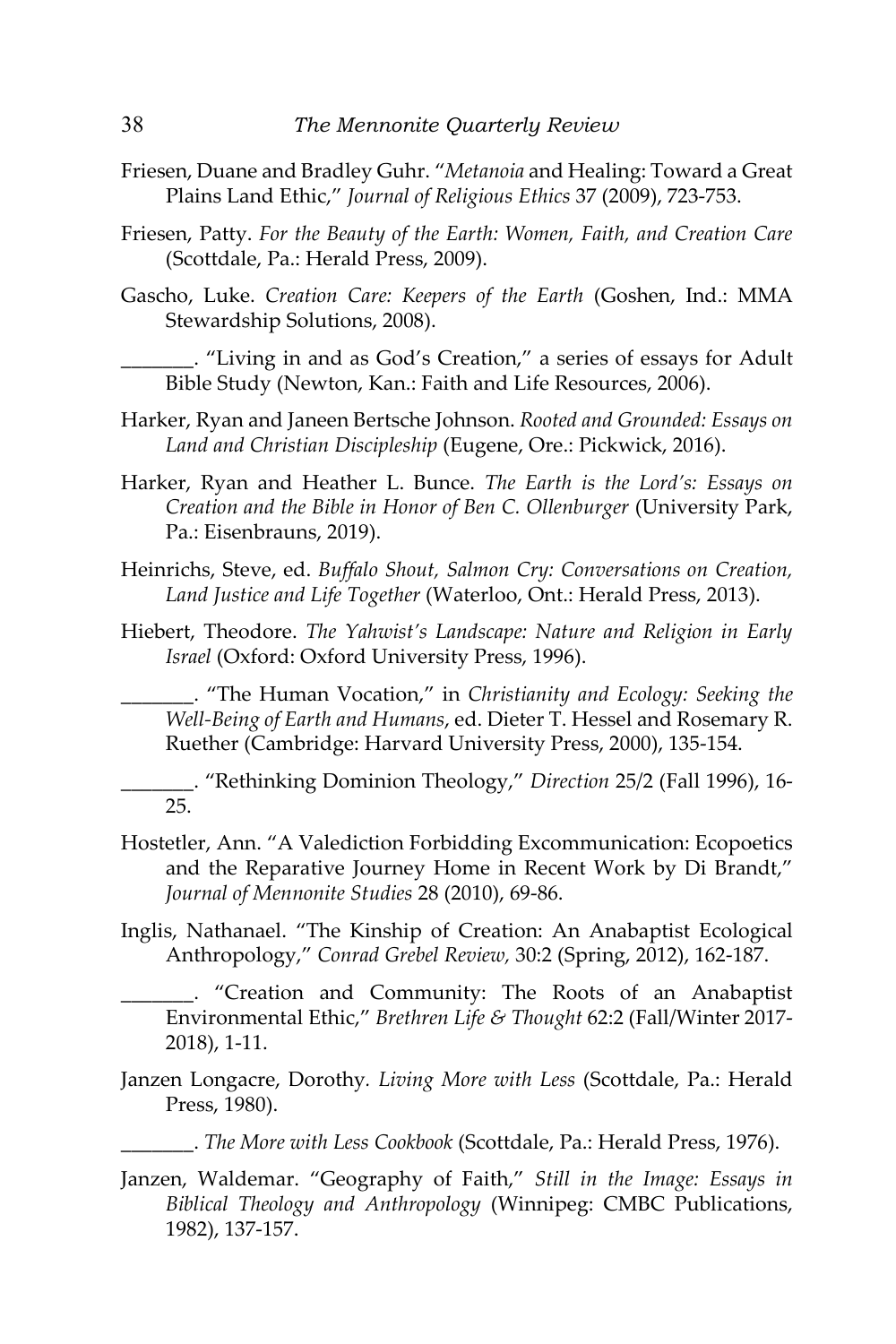- Kasdorf, Julia Spicher and Steven Rubin. *Shale Play: Poems and Photographs from the Fracking Fields* (University Park, Pa.: Pennsylvania State University Press, 2018).
- Kaufman, Roy S. *Healing God's Earth: Rural Community in the Context of Urban Civilization* (Eugene, Ore.: Wipf and Stock, 2013).
- Keener, Carl S. "Aspects of a Postmodern Paradigm for an Ecological Age," in *Mennonite Theology in Face of Modernity: Essays in Honor of Gordon D. Kaufman*, ed. Alain Epp Weaver (Newton, Kan.: Mennonite Press, 1996), 116.
- Klaassen, Walter. "'*Gelassenheit'* and Creation," *Conrad Grebel Review* 9:1 (Winter 1991), 23-35.

\_\_\_\_\_\_\_. "Responsibility for World Resources" Creation and Dominion," in *The Believers' Church in Canada*, ed. Jarold K. Zeman and Walter Klaassen (Winnipeg: MCC Canada, 1979).

- Klassen-Wiebe, Sheila, ed. "Sabbath," (Spring 2015 issue of *Vision* with several articles relevant to creation care issues).
- Kline, David. *Scratching the Woodchuck: Nature on an Amish Farm* (Athens, Ga.: University of Georgia Press, 1997).

\_\_\_\_\_\_\_. *Great Possessions: An Amish Farmer's Journal* (Wooster, Ohio: Wooster Book Co, 2001).

\_\_\_\_\_\_\_. *Letters from Larksong: An Amish Naturalist Explores His Organic Farm* (Wooster, Ohio: Wooster Book Co, 2010).

- Klinedinst, Richard. "Rethinking Politics as Statecraft: Wendell Berry Among the Anabaptists," *Mennonite Quarterly Review* 83 (Oct. 2009), 517-538.
- Lind, Mary Beth and Cathleen Hockman-Wert. *Simply in Season* (Scottdale, Pa.: Herald Press, 2005).
- Loewen, Roydon. "Quiet on the Land: The Environment in Mennonite Historiography" *Journal of Mennonite Studies* 23 (January 2005), 151- 164.
- Martens, Elmer. "Earthkeeping," (Fall 1992 issue of *Directions* with multiple articles, all dedicated to environmental issues)
- Martin, Dennis. "Creation," *Mennonite Encyclopedia* (Scottdale, Pa.: Herald Press, 1990), 5: 210-211.
- McRay, Jonathan. "War and Peace on Earth, *Leaven* 24:3 (2016) p://digitalcommons.pepperdine.edu/leaven/vol24/iss3/3.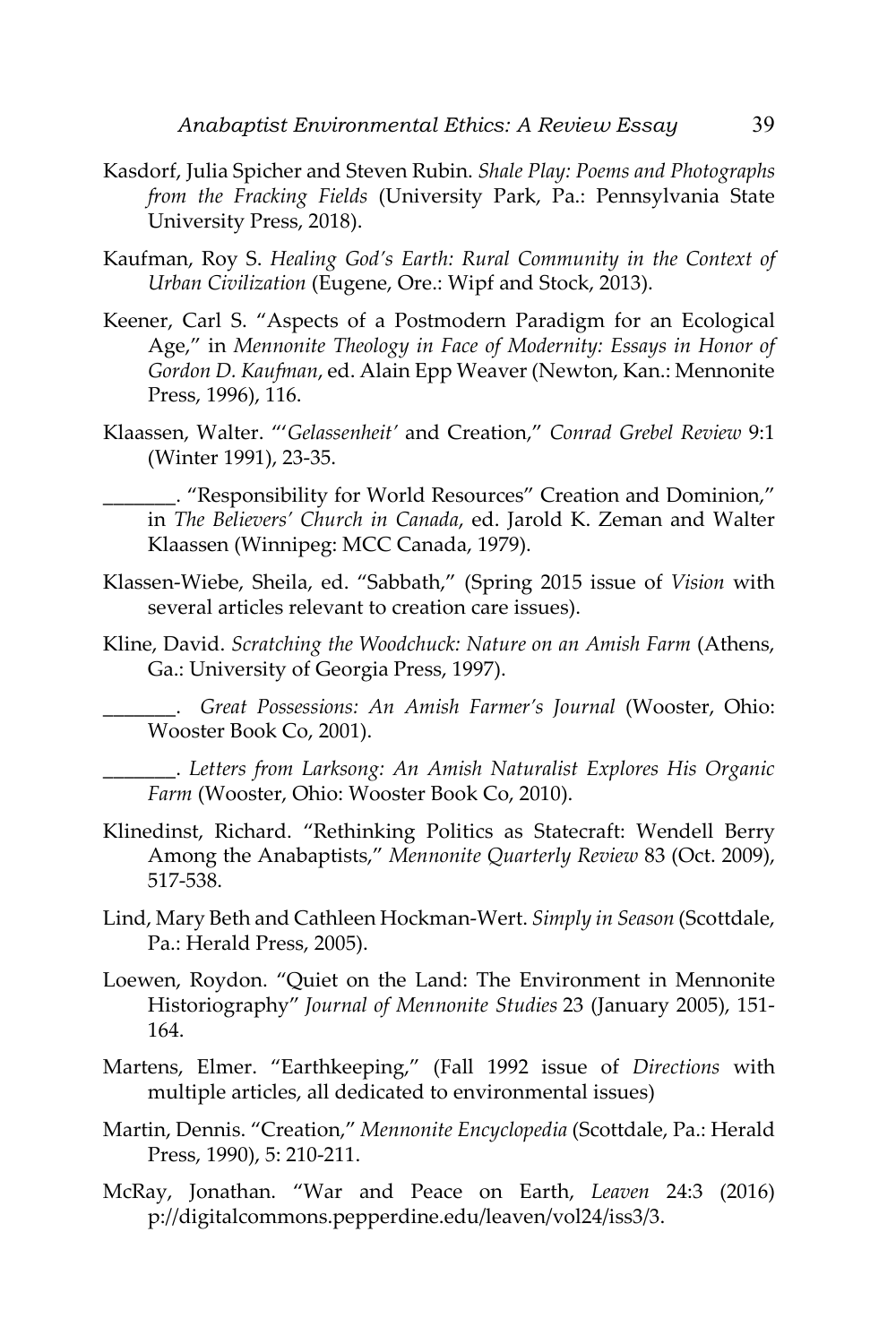- Meyer, Art and Jocele. *Earthkeepers: Environmental Perspectives on Hunger, Poverty and Injustice* (Scottdale, Pa.: Herald Press, 1991).
- Moyer, Joanne M. "'Let Earth Rest': A Consumption Sabbath Tent Revival Meeting to Inspire Simplicity and Environmental Action," *Conrad Grebel Review,* 33:2 (Spring, 2015), 270-281.

\_\_\_\_\_\_\_. *Earth Trek: Celebrating and Sustaining God's Creation* (Scottdale, Pa.: Herald Press, 2004).

Myers, Ched. "'To Serve and Preserve': The Genesis Commission to Earth Stewardship," *Sojourners*, March 2004, 28-33.

\_\_\_\_\_\_\_. "Pay Attention to the Birds: A Bible Study on Luke 12, Ecology and Economics," *Sojourners* 38:11, Dec. 2009, 29-33.

\_\_\_\_\_\_\_. "From "Creation Care" to "Watershed Discipleship": Re-Placing Ecological Theology and Practice," *Conrad Grebel Review* 32:3 (Fall, 2014), 250-275.

\_\_\_\_\_\_\_. "Reinhabiting the River of Life (Rev 22:1-2), Rehydration, Redemption, and Watershed Discipleship," *Missio Dei* 5:2 (2014). http://missiodeijournal.com/article.php?issue=md-5-2&author=md-5-2-myers.

\_\_\_\_\_\_\_. ed. *Watershed Discipleship: Inhabiting Bioregional Faith and Practice* (Eugene, Ore.: Cascade, 2016).

Ollenburger, Ben. "Creation and Peace: Creator and creature in Genesis 1- 11," in *The Old Testament in the Life of God's People*, ed. Jon Izaak (Winona Lake, Ind.: Eisenbrauns, 2009), 143-158.

\_\_\_\_\_\_\_. "Isaiah's Creation Theology," *Ex Auditu* 3 (1987), 54-71.

- Redekop, Benjamin, ed*. Leadership for Environmental Sustainability* (New York: Routledge, 2010).
- Redekop, Calvin, ed. *Creation and the Environment: An Anabaptist Perspective on a Sustainable World* (Baltimore: Johns Hopkins, 2000).
- Redekop, Calvin. *Enchantment and Despair: A Montana Childhood* (Vancouver: Friesen Press, 2015).

\_\_\_\_\_\_\_. "Religion, Leadership, and the Natural Environment: The Case of American Evangelicals," in *Leadership for Environmental Sustainability*, ed. Benjamin Redekop (New York: Routledge, 2010), 201-217.

\_\_\_\_\_\_\_. "Anabaptist Mennonite Tradition," in *Encyclopedia of Religion and Nature* (London: Continuum, 2005), 348-351.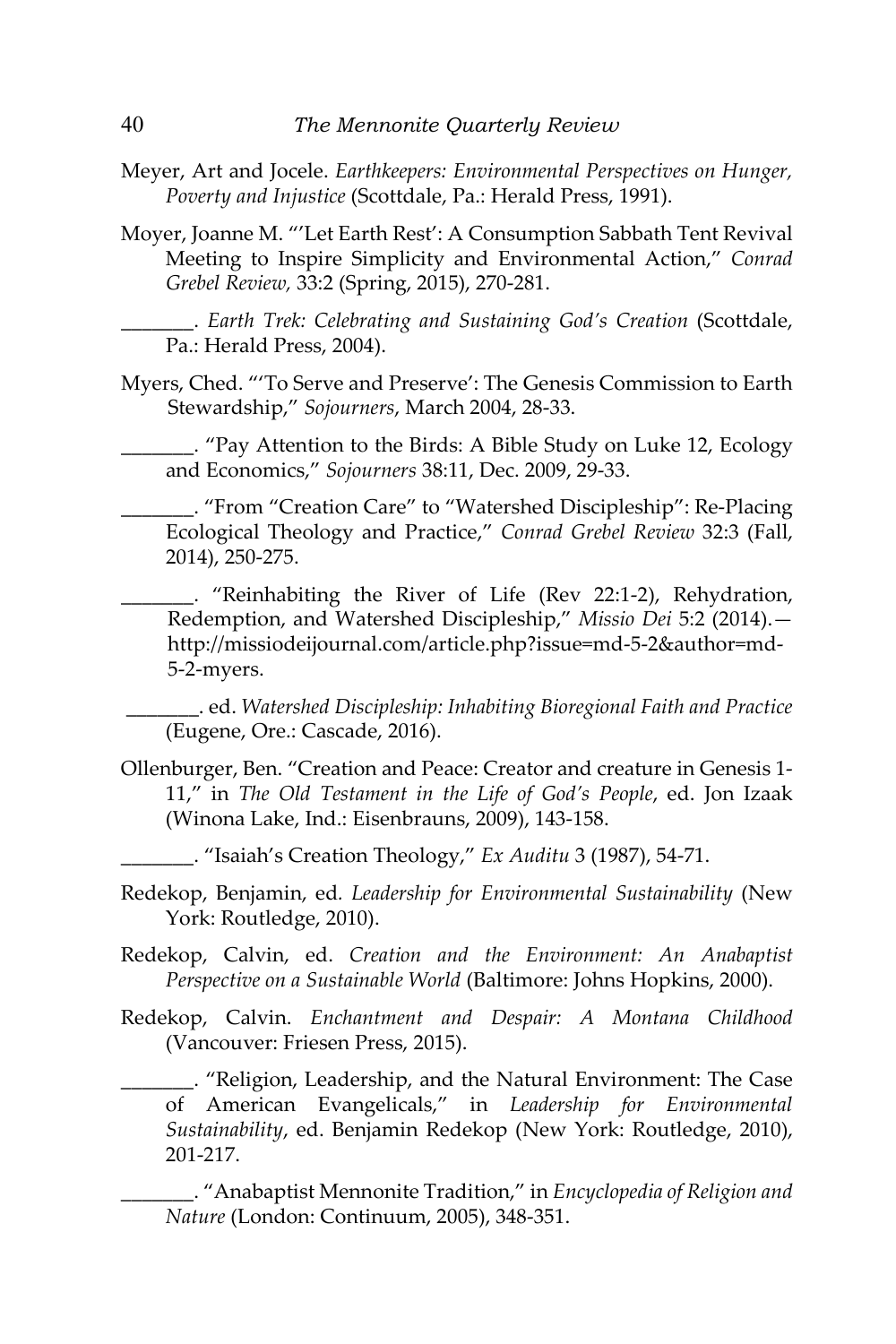\_\_\_\_\_\_\_. "Impact on the Environment of the Evangelization of the Native Tribes in the Paraguayan Chaco," *Evangelical Review of Theology* 17:2 (April 1993), 269-283.

\_\_\_\_\_\_\_. "Mennonites, Creation, and Work," *Christian Scholar's Review* 22 (June 1993), 348-366.

\_\_\_\_\_\_\_. "Toward a Mennonite Theology and Ethic of Creation," *Mennonite Quarterly Review* 60 (July 1986), 387-403.

\_\_\_\_\_\_\_. "The Mennonite Romance with the Land," in *Visions and Realities*, ed. Harry Loewen and Al Reimer (Winnipeg: Hyperion Press, 1985).

\_\_\_\_\_\_\_. "Why a true-blue nonresistant Christian won't waste natural resources," *Festival Quarterly*, August-October, 1977, 14-15.

Schrock, Jennifer Halteman. *Just Eating: Practicing Our Faith at the Table* (Louisville, Ky.: Presbyterian Hunger Program, 2004).

\_\_\_\_\_\_\_. *Every Creature Singing: Embracing the Good News for Planet Earth* (Goshen, Ind.: Mennonite Creation Care Network, 2014).

- Siemens, Mark, ed. *Harvest in the Balance: Food, Justice, and Biotechnology* (Winnipeg: MCC, 2002).
- Swartley, Willard, "The Biblical Basis of Stewardship," in *The Earth is the Lord's: Essays on Stewardship,* ed. Mary Evelyn Jegen and Bruce U. Manno (New York: Paulist Press, 1978), 22-43.
- Terman, Max. "The Environmental Crisis: Thoughts of a Christian Ecologist," *Directions* 29:1 (Spring 2000) 38-45.
- Villegas, Isaac. "An Apocalyptic Climate," *The Other Journal*, Sept. 28, 2015.—https://theotherjournal.com/2015/09/28/an-apocalypticclimate/

\_\_\_\_\_\_\_. Review of *The Sixth Extinction*, *Christian Century* 132:2, Jan. 21, 2015, 38-39.

Weaver, Dorothy Jean. "Inheriting the Earth: Towards a Geotheology of Matthew's Narrative," *The Journal of Inductive Biblical Studies* 2:1 (Spring 2015), 6-29.

\_\_\_\_\_\_\_. "Living Faithfully in the Cosmos: Environmental Reflections for Disciples of Christ" (Oct. 20, 2006) at www.webofcreation.org under "Worship"/ "Resources" / "Sample Sermons."

Wiebe, Joseph. *The Place of Imagination: Wendell Berry and the Poetics of Community, Affection and Identity* (Waco, Texas: Baylor University Press, 2017).